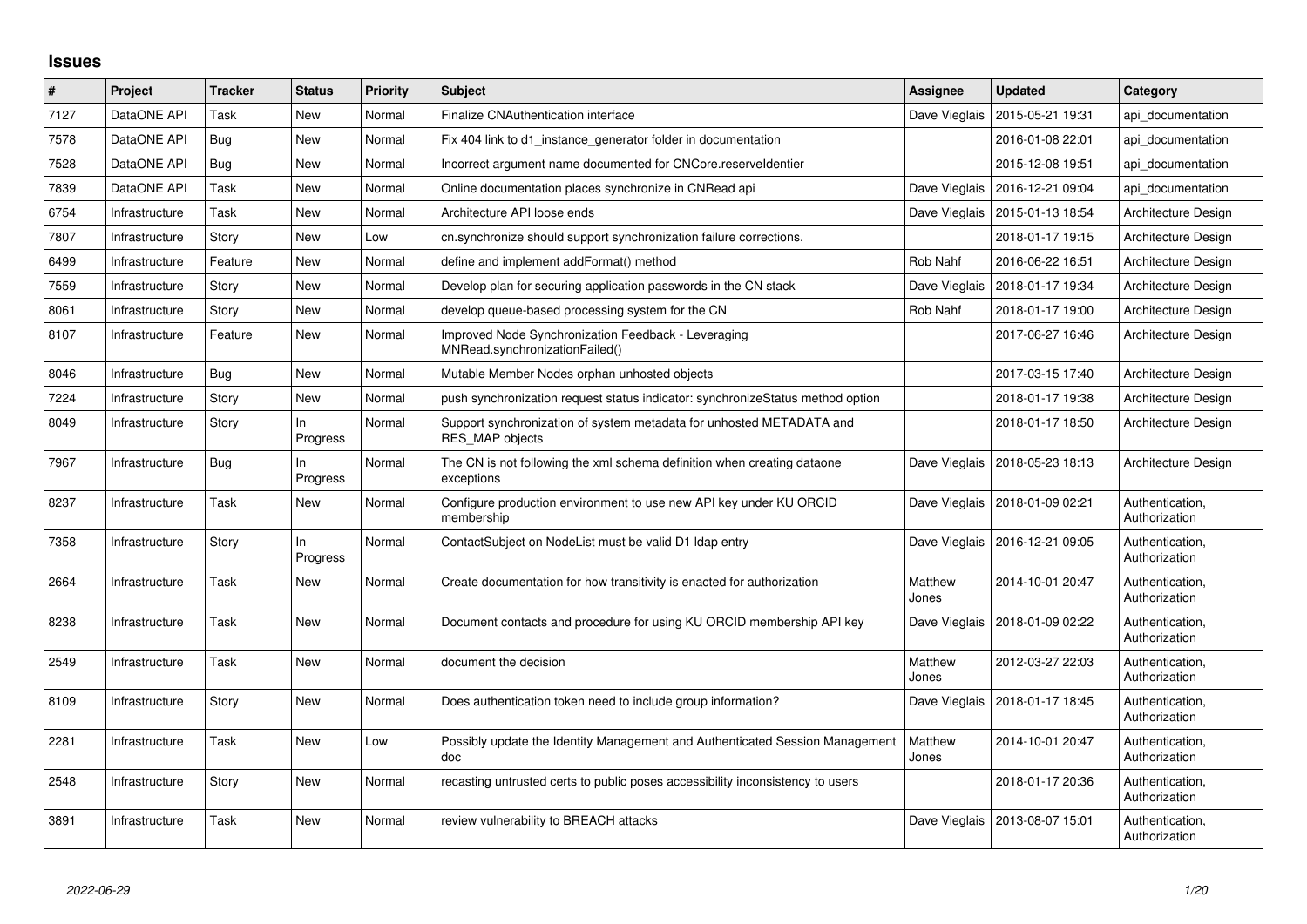| #    | Project        | <b>Tracker</b> | <b>Status</b>   | <b>Priority</b> | <b>Subject</b>                                                                                                          | <b>Assignee</b>        | <b>Updated</b>                   | Category                         |
|------|----------------|----------------|-----------------|-----------------|-------------------------------------------------------------------------------------------------------------------------|------------------------|----------------------------------|----------------------------------|
| 8234 | Infrastructure | Story          | New             | Normal          | Use University of Kansas ORCID membership to support authentication in<br>production environment                        | Dave Vieglais          | 2018-01-09 19:10                 | Authentication,<br>Authorization |
| 8740 | <b>CN REST</b> | Bug            | New             | Normal          | CN resolve service returning 404 for some pids                                                                          |                        | 2019-01-22 18:41                 | cn metacat                       |
| 7918 | <b>CN REST</b> | Bug            | New             | Normal          | SEAD object only partially synchronized - missing autogen.2016092916012224122<br>document from /var/metacat/documents   |                        | Dave Vieglais   2016-10-21 18:00 | cn metacat                       |
| 3768 | Infrastructure | Task           | New             | Normal          | Add canonical DataONE description paper to citing DataONE web-page                                                      | Amber<br><b>Budden</b> | 2013-05-16 22:20                 | Community<br>Engagement          |
| 6034 | Infrastructure | Task           | ln.<br>Progress | Normal          | d1_client_cli CCI 2.0 support                                                                                           | Roger Dahl             | 2014-08-11 16:23                 | d1_client_cli                    |
| 925  | Infrastructure | Task           | New             | Normal          | Test for correct response to invalid input: CCI.ITK.FUSE-client                                                         |                        | 2011-10-31 20:32                 | d1_client_ONEDrive               |
| 8855 | Infrastructure | Story          | <b>New</b>      | Normal          | Put the system metadata part ahead of the object part when d1 client r constructs<br>the multipart                      | Matthew<br>Jones       | 2019-11-22 18:29                 | d1 client r                      |
| 6882 | Infrastructure | <b>Bug</b>     | New             | Normal          | after CN upgrade togglePortsAndReplication.sh missing                                                                   | <b>Robert Waltz</b>    | 2016-01-05 17:54                 | d1 cn buildout                   |
| 7713 | Infrastructure | Story          | New             | Normal          | d1DebConfig.xml should be versioned in dataone-cn-os-core                                                               | Rob Nahf               | 2018-01-17 19:24                 | d1 cn buildout                   |
| 6060 | Infrastructure | <b>Bug</b>     | New             | Normal          | dataone-cn-index install should fail if subtasks fail                                                                   | <b>Robert Waltz</b>    | 2016-08-10 20:58                 | d1 cn buildout                   |
| 4142 | Infrastructure | <b>Bug</b>     | <b>New</b>      | Normal          | dataone-cn-processdaemon prerm needs to be reconfiguration friendly                                                     | <b>Robert Waltz</b>    | 2016-08-10 20:58                 | d1 cn buildout                   |
| 5137 | Infrastructure | Task           | New             | Normal          | Fix DataONE CA chain file location in cn-buildout                                                                       | Chris Jones            | 2014-04-25 15:06                 | d1 cn buildout                   |
| 6044 | Infrastructure | Bug            | New             | Normal          | Indexer needs port 5432 open to localhost during postinst                                                               | <b>Robert Waltz</b>    | 2015-01-06 18:17                 | d1 cn buildout                   |
| 8376 | Infrastructure | Feature        | New             | Normal          | Make the script file - insertOrUpdateObjectFormatList.sh (in metacat cn buildout)<br>change the user name automatically | Jing Tao               | 2018-02-21 22:48                 | d1 cn buildout                   |
| 7920 | Infrastructure | Story          | In<br>Progress  | Normal          | migrate apache2 authorization rules from 2.2 conforming to 2.4                                                          |                        | Dave Vieglais   2018-01-17 18:59 | d1 cn buildout                   |
| 2896 | Infrastructure | Task           | New             | Normal          | Modify the admin DN in createObjectformat script per environment                                                        | Chris Jones            | 2012-10-05 14:23                 | d1 cn buildout                   |
| 4129 | Infrastructure | <b>Bug</b>     | New             | Normal          | Only configure ufw ports for machines in xml configuration file                                                         | <b>Robert Waltz</b>    | 2016-08-10 20:47                 | d1 cn buildout                   |
| 2791 | Infrastructure | Task           | New             | Normal          | verify on dev machines                                                                                                  | Dave Vieglais          | 2012-05-21 17:41                 | d1_cn_buildout                   |
| 1226 | Infrastructure | Task           | New             | Normal          | Verify that cn buildout is using the hudson generated Metacat war                                                       |                        | 2011-01-13 14:57                 | d1 cn buildout                   |
| 3869 | Infrastructure | <b>Bug</b>     | New             | Normal          | wrong key set in portal/WEB-INF/client.xml                                                                              | <b>Robert Waltz</b>    | 2016-08-10 20:58                 | d1 cn buildout                   |
| 5582 | Infrastructure | <b>Bug</b>     | <b>New</b>      | Normal          | xinetd not supported via debian install                                                                                 | <b>Robert Waltz</b>    | 2014-10-02 19:27                 | d1 cn buildout                   |
| 4650 | Infrastructure | Story          | New             | Normal          | Allow MN to bias resolve to the authoritative MN                                                                        | Rob Nahf               | 2018-01-17 20:00                 | d1 cn common                     |
| 7650 | Infrastructure | Story          | New             | Normal          | DAO for SystemMetadata changes the SystemMetadata.replicationPolicy                                                     | Rob Nahf               | 2018-01-17 19:31                 | d1 cn common                     |
| 8733 | <b>CN REST</b> | <b>Bug</b>     | New             | Normal          | Exception handling in ForesiteResourceMap needs improvement                                                             | Jing Tao               | 2018-10-12 20:09                 | d1_cn_index_processor            |
| 7746 | <b>CN REST</b> | Bug            | ln.<br>Progress | Normal          | Node registration update fails when <contactsubject> spans multiple lines</contactsubject>                              | Rob Nahf               | 2016-04-26 17:30                 | d1 cn noderegistry               |
| 8307 | Infrastructure | Story          | New             | Normal          | Check node subject on node registration and subsequent calls                                                            | Jing Tao               | 2018-02-06 20:06                 | d1 cn node registry              |
| 3572 | Infrastructure | Bug            | New             | Normal          | LDAP not updated for Node when synchronized set to true                                                                 | <b>Robert Waltz</b>    | 2014-10-01 22:56                 | d1 cn node registry              |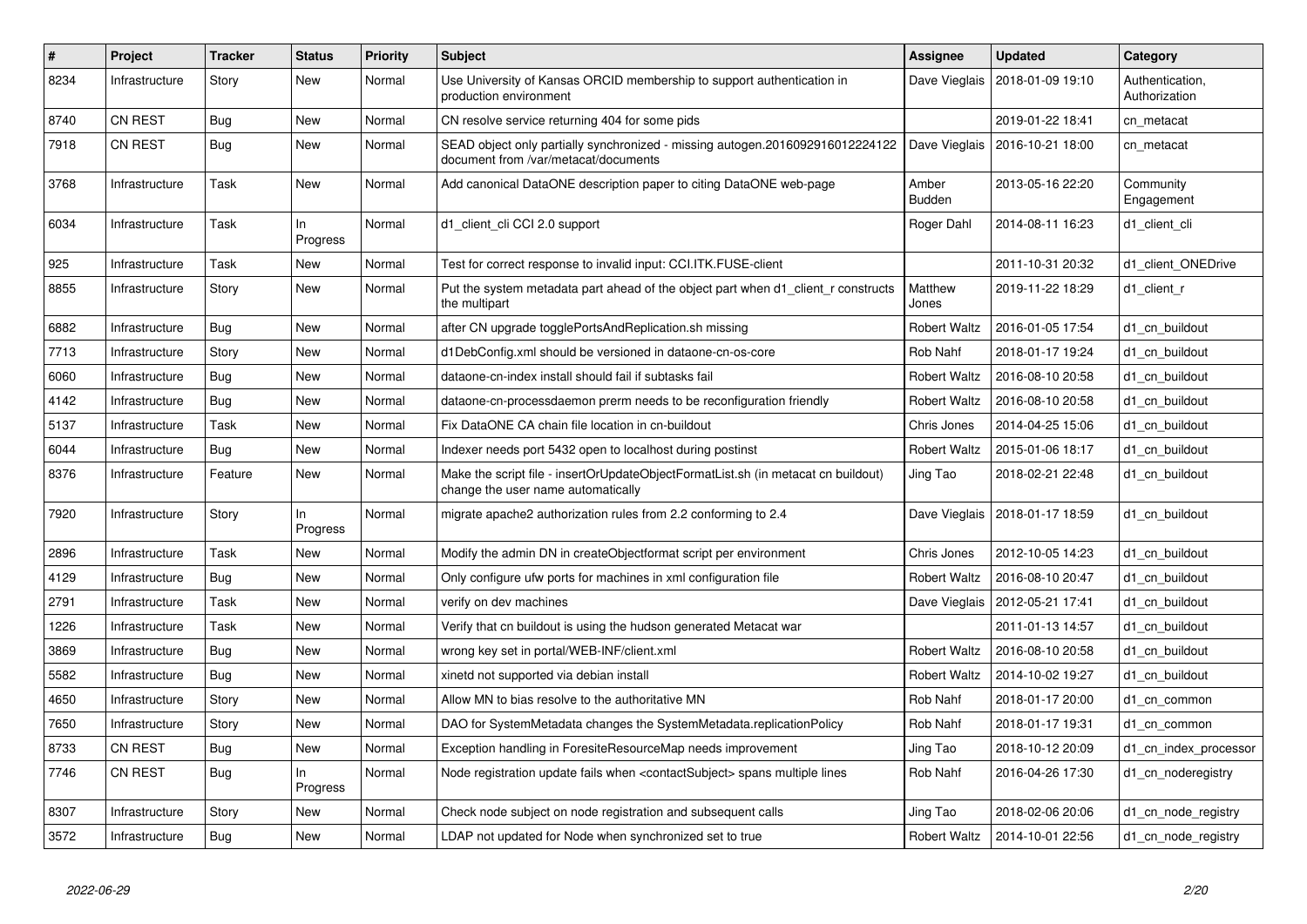| #    | Project        | <b>Tracker</b> | <b>Status</b>  | <b>Priority</b> | <b>Subject</b>                                                                                                                  | <b>Assignee</b>     | <b>Updated</b>   | Category              |
|------|----------------|----------------|----------------|-----------------|---------------------------------------------------------------------------------------------------------------------------------|---------------------|------------------|-----------------------|
| 7489 | CN REST        | <b>Bug</b>     | New            | Normal          | processing daemon common-logging misconfigured                                                                                  | Robert Waltz        | 2016-01-21 17:18 | d1 cn process daemo   |
| 8867 | CN REST        | <b>Bug</b>     | New            | High            | CNCore.listChecksumAlgorithms() returns incorrect list                                                                          | Jing Tao            | 2020-08-06 00:06 | d1 cn rest            |
| 8698 | <b>CN REST</b> | <b>Bug</b>     | New            | Normal          | CN Performance degradation                                                                                                      |                     | 2018-09-13 21:05 | d1 cn rest            |
| 8770 | <b>CN REST</b> | Story          | New            | Normal          | Issue with CN handling of encoded identifiers in object/ meta/ node/, others?                                                   | Jing Tao            | 2019-03-05 19:37 | d1 cn rest            |
| 8771 | <b>CN REST</b> | Story          | New            | Normal          | Issue with LDAP when updating `nodeReplicationPolicy`                                                                           | Dave Vieglais       | 2019-03-05 19:43 | d1 cn rest            |
| 7903 | CN REST        | Task           | New            | Normal          | Need to implement/support the default http methods - HEAD and GET on all<br>DataONE API (both cn and mn)                        | Jing Tao            | 2016-10-10 16:53 | d1 cn rest            |
| 8058 | Infrastructure | Feature        | New            | Normal          | Allow "upcoming" nodes to appear in the node list                                                                               | <b>Robert Waltz</b> | 2017-04-03 18:33 | d1_cn_service         |
| 4674 | Infrastructure | <b>Bug</b>     | New            | Urgent          | Ask Judith, Mike and Virgina Perez.2.1 to obsolete those pids which contain the<br>white spaces.                                | Jing Tao            | 2017-05-04 18:01 | d1 cn service         |
| 7371 | Infrastructure | Bug            | New            | Normal          | A systemMetadata update that changes the formatID from DATA to METADATA or<br>RESOURCE_MAP will not upload the object to the CN | <b>Robert Waltz</b> | 2015-09-22 21:47 | d1 cn service         |
| 6168 | Infrastructure | Task           | New            | Normal          | CNAuthorization.setRightsHolder() returns 500 ServiceFailure                                                                    | Chris Jones         | 2014-08-29 16:01 | d1 cn service         |
| 6250 | Infrastructure | Task           | New            | Normal          | CN methods return 500 ServiceFailure when called with bogus test data and<br>without certificates                               | Chris Jones         | 2014-08-29 18:59 | d1 cn service         |
| 6166 | Infrastructure | Task           | New            | Normal          | CNRead.getChecksum() returns Content-Type of text/csv while it should be an xml<br>type                                         | Chris Jones         | 2014-08-29 15:04 | d1_cn_service         |
| 5145 | Infrastructure | Feature        | New            | Normal          | Consider including cert subject(s) in NotAuthorized exceptions                                                                  | Chris Jones         | 2014-09-25 17:44 | d1 cn service         |
| 1236 | Infrastructure | Task           | New            | Normal          | Highly variable response times from cn.dataone.org                                                                              |                     | 2011-01-17 16:34 | d1 cn service         |
| 4211 | Infrastructure | <b>Bug</b>     | New            | Normal          | Potential race condition between archive and replication                                                                        | Chris Jones         | 2014-09-25 17:19 | d1 cn service         |
| 7940 | Infrastructure | Story          | New            | Normal          | Retrieval of system metadata is too slow                                                                                        | Robert Waltz        | 2018-01-09 19:10 | d1 cn service         |
| 7047 | Infrastructure | Task           | New            | Normal          | Set user-agent in http request header for CN requests to member nodes                                                           | <b>Robert Waltz</b> | 2015-04-15 22:41 | d1 cn service         |
| 8766 | Infrastructure | Feature        | In<br>Progress | Normal          | support server-side link checking for the 303 redirect url in the resolve call                                                  | Rob Nahf            | 2019-05-31 15:16 | d1 cn service         |
| 8103 | Infrastructure | Task           | New            | Normal          | Upgrade the postgresql jdbc jar file on the cn context                                                                          | Jing Tao            | 2017-06-02 20:56 | d1 cn service         |
| 4067 | Infrastructure | <b>Bug</b>     | New            | Normal          | Validate Node stream in MultipartHttpServletRequest in register and<br>updateNodeCapabilities.                                  | <b>Robert Waltz</b> | 2016-08-10 21:01 | d1 cn service         |
| 592  | Requirements   | Requirement    | New            | High            | DataONE needs to synchronize metadata between MNs and CNs                                                                       | Robert Waltz        | 2010-09-06 02:28 | d1 cn service         |
| 7698 | Infrastructure | <b>Bug</b>     | New            | Low             | Exclude SLF4J jars in d1 solr extensions.jar                                                                                    |                     | 2016-03-28 16:22 | d1 cn solr extensions |
| 4147 | Infrastructure | Task           | Progress       | Normal          | Modify d1_spatial_reporter.py to produce custom JSON output                                                                     | Chris<br>Brumgard   | 2014-03-31 17:41 | d1_cn_tools           |
| 8227 | Infrastructure | Story          | In<br>Progress | Normal          | ExceptionHandler regurgitates long html pages into the wrapping ServiceFailure<br>message, which goes into CN log files.        | Rob Nahf            | 2018-01-09 19:10 | d1 common java        |
| 7832 | Infrastructure | Story          | In<br>Progress | Normal          | migrate from JibX to JAXB for XML binding / codegen                                                                             | Rob Nahf            | 2018-01-17 19:06 | d1 common java        |
| 7910 | Infrastructure | Task           | New            | Normal          | schema validation behavior                                                                                                      | Rob Nahf            | 2018-01-18 02:41 | d1_common_java        |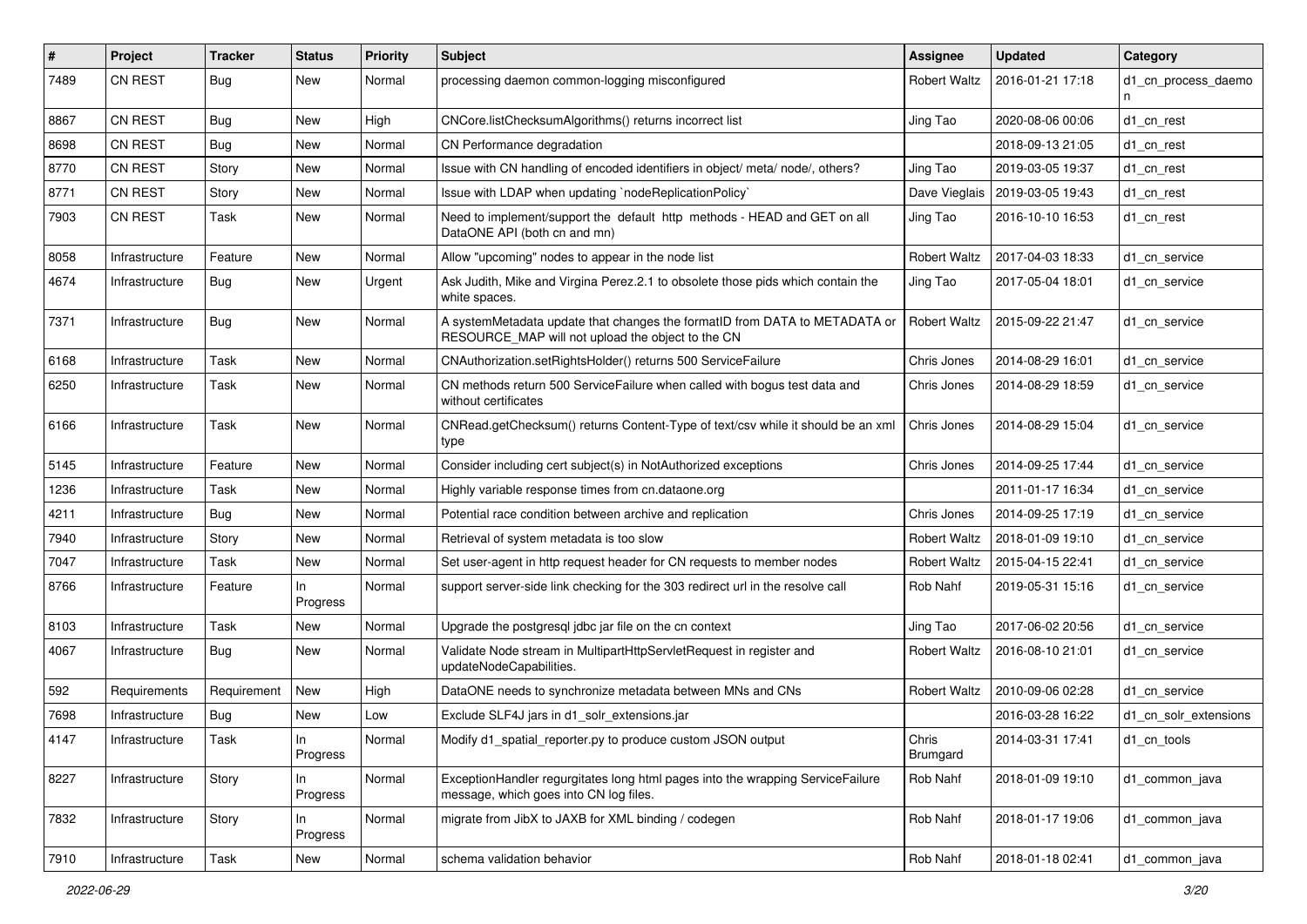| #    | Project                 | <b>Tracker</b> | <b>Status</b>   | <b>Priority</b> | <b>Subject</b>                                                                                       | Assignee            | <b>Updated</b>                   | Category            |
|------|-------------------------|----------------|-----------------|-----------------|------------------------------------------------------------------------------------------------------|---------------------|----------------------------------|---------------------|
| 7370 | Infrastructure          | <b>Bug</b>     | <b>New</b>      | Normal          | TypeFactory.convertTypeFromType does not use xmlValue comparisons for Enum<br>conversions            | Rob Nahf            | 2015-09-21 16:07                 | d1 common java      |
| 1554 | Java Client             | Task           | New             | Normal          | Create MockHttpClient for testing in d1_common_java                                                  | Rob Nahf            | 2015-02-11 19:49                 | d1_common_java      |
| 1555 | Java Client             | Task           | New             | Normal          | Modify TestSimpleMultipartEntity for use with MockHttpClient                                         | Rob Nahf            | 2015-02-11 19:49                 | d1_common_java      |
| 6511 | Java Client             | Task           | New             | Normal          | remove the deprecated MultipartRequestHandler class from d1_common_java                              | Rob Nahf            | 2015-02-11 20:04                 | d1_common_java      |
| 4660 | Java Client             | Task           | <b>New</b>      | Normal          | src/main/java has XML files                                                                          | <b>Robert Waltz</b> | 2015-02-11 20:08                 | d1_common_java      |
| 1647 | Java Client             | Task           | New             | Normal          | Update d1_common_java ObjectFormatServiceImpl to include addFormat()                                 |                     | 2016-06-22 16:51                 | d1_common_java      |
| 384  | Requirements            | Requirement    | New             | High            | (Requirement) Enable efficient mechanisms for users to discover content                              | Dave Vieglais       | 2010-09-06 03:58                 | d1 common java      |
| 822  | Requirements            | Requirement    | New             | High            | (Requirement) Object access and manipulation should be responsive                                    | Dave Vieglais       | 2010-09-06 20:27                 | d1 common java      |
| 821  | Requirements            | Requirement    | New             | High            | (Requirement) Sponsor required functionality                                                         |                     | Dave Vieglais   2010-09-06 03:28 | d1 common java      |
| 318  | Requirements            | Requirement    | <b>New</b>      | High            | (Requirement) Sponsor required Y1 functionality                                                      | Dave Vieglais       | 2010-09-06 03:24                 | d1 common java      |
| 411  | Requirements            | Requirement    | New             | High            | (Requirement) The infrastructure must survive destruction of one or more data<br>storage nodes       | Dave Vieglais       | 2010-09-06 03:10                 | d1 common java      |
| 6026 | Infrastructure          | Task           | In.<br>Progress | Normal          | d1_common CCI 2.0 support                                                                            | Roger Dahl          | 2014-08-01 15:49                 | d1 common python    |
| 2147 | Infrastructure          | Task           | New             | Low             | The Python stack does not support Unicode supplementary characters (above<br>Oxffff)                 | Roger Dahl          | 2012-04-16 03:50                 | d1 common python    |
| 7425 | <b>Python Libraries</b> | Task           | <b>New</b>      | Normal          | Replace httplib low level use in RestClient with the requests library                                | Dave Vieglais       | 2016-03-25 02:03                 | d1_common_python    |
| 3978 | Infrastructure          | Task           | In.<br>Progress | Normal          | Add a CN reporting script that summarizes spatial data for the dashboard                             | Chris Jones         | 2014-03-31 17:41                 | d1 dashboard        |
| 3762 | Infrastructure          | Feature        | New             | Low             | DataONE software download statistics                                                                 | Roger Dahl          | 2014-10-01 21:32                 | d1 dashboard        |
| 4120 | Infrastructure          | Task           | New             | Normal          | Display total data downloads in the Summary View header                                              | Skye<br>Roseboom    | 2014-03-31 17:41                 | d1 dashboard        |
| 4136 | Infrastructure          | Task           | In<br>Progress  | Normal          | Make cosmetic changes to the distribution map                                                        | Chris Jones         | 2014-03-31 17:41                 | d1 dashboard        |
| 4125 | Infrastructure          | Task           | New             | Normal          | Mock up an informational section of the Member Node detail view                                      | Chris Jones         | 2014-03-31 17:41                 | d1 dashboard        |
| 3763 | Infrastructure          | Task           | New             | Low             | Visualize PyPI download statistics for Python components                                             | Roger Dahl          | 2014-10-01 21:32                 | d1 dashboard        |
| 8630 | CN REST                 | <b>Bug</b>     | New             | Normal          | equivalentIdentity values use uppercase letters when the same person subject<br>values are lowercase |                     | 2018-06-26 14:15                 | d1_identity_manager |
| 1073 | Infrastructure          | Task           | <b>New</b>      | Normal          | Design client application authentication redirection approach                                        | Matthew<br>Jones    | 2014-10-01 20:47                 | d1_identity_manager |
| 8173 | Infrastructure          | Story          | New             | High            | add checks for retrograde systemMetadata changes                                                     | Jing Tao            | 2018-01-17 18:38                 | d1 indexer          |
| 3313 | Infrastructure          | Task           | <b>New</b>      | Normal          | Configure indexer to handle inline eml data                                                          | Skye<br>Roseboom    | 2012-10-08 21:01                 | d1 indexer          |
| 8448 | Infrastructure          | Bug            | <b>New</b>      | Normal          | d1 cn index tool doesn't reindex an pid from a given file                                            | Jing Tao            | 2018-03-02 22:06                 | d1_indexer          |
| 8686 | Infrastructure          | Bug            | <b>New</b>      | Normal          | d1-index-task-processor failed with NPE                                                              | Rob Nahf            | 2018-08-24 01:35                 | d1 indexer          |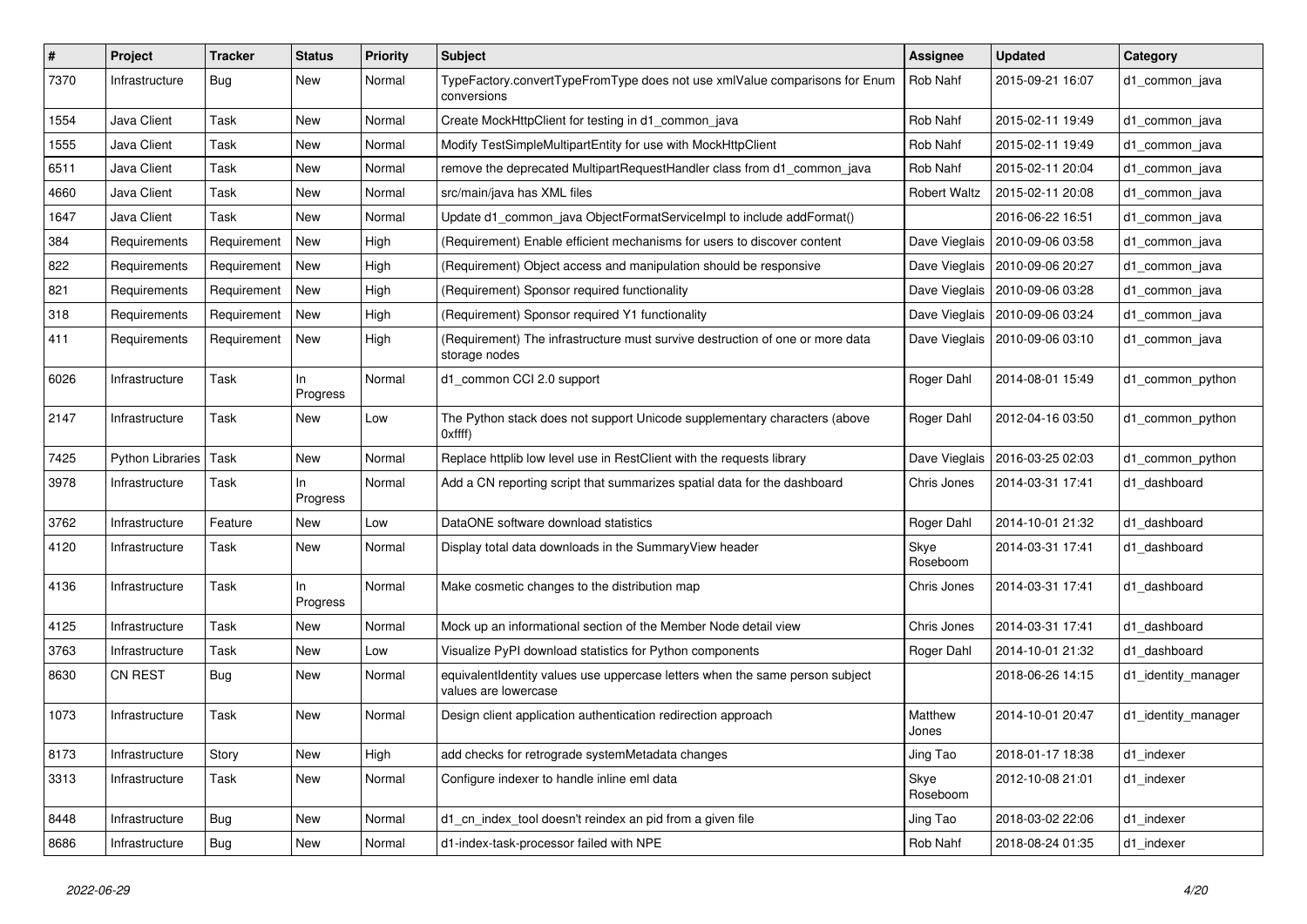| $\vert$ # | Project        | <b>Tracker</b> | <b>Status</b>   | <b>Priority</b> | <b>Subject</b>                                                                                                           | <b>Assignee</b>    | <b>Updated</b>   | Category   |
|-----------|----------------|----------------|-----------------|-----------------|--------------------------------------------------------------------------------------------------------------------------|--------------------|------------------|------------|
| 7933      | Infrastructure | <b>Bug</b>     | New             | Normal          | d1-index-task-processor stops processing task queue                                                                      | Jing Tao           | 2017-01-11 23:47 | d1 indexer |
| 8736      | Infrastructure | Story          | New             | Normal          | Decouple the index generator to the hazelcast system metadata map                                                        |                    | 2019-01-22 19:27 | d1 indexer |
| 3156      | Infrastructure | Task           | New             | Low             | Design Review: resource map indexing strategy                                                                            | Skye<br>Roseboom   | 2012-08-27 18:51 | d1 indexer |
| 7668      | Infrastructure | Story          | <b>New</b>      | Normal          | Determine how indexing of data packages should work                                                                      | Jing Tao           | 2018-01-17 19:28 | d1 indexer |
| 8084      | Infrastructure | Story          | New             | Normal          | determine the backup strategy for rabbitMQ                                                                               | Rob Nahf           | 2018-01-17 18:46 | d1 indexer |
| 8081      | Infrastructure | Story          | ln.<br>Progress | Normal          | develop federated broker configuration for indexing                                                                      | Rob Nahf           | 2018-01-17 18:46 | d1 indexer |
| 8780      | Infrastructure | Feature        | New             | Normal          | Develop support for DataCite 4.0 and 4.1 and 4.2                                                                         | Dave Vieglais      | 2019-03-30 20:38 | d1_indexer |
| 8696      | Infrastructure | <b>Bug</b>     | New             | Urgent          | double indexing of a resource map and another not processed because of resource<br>contention (lock) on member           | Rob Nahf           | 2018-09-12 00:22 | d1_indexer |
| 4278      | Infrastructure | Story          | New             | Normal          | EML indexing - handle multiple temporalCoverage and spatialCoverage elements                                             | Jing Tao           | 2018-01-17 20:04 | d1 indexer |
| 8869      | Infrastructure | Story          | New             | Normal          | Equivalent identities show owning different amount of packages.                                                          | Jing Tao           | 2020-09-24 22:34 | d1_indexer |
| 8779      | Infrastructure | Story          | New             | Normal          | ForesiteResourceMap performance issue                                                                                    | Rob Nahf           | 2019-03-25 18:48 | d1 indexer |
| 8052      | Infrastructure | Bug            | New             | Normal          | Geohashed value is incorrect                                                                                             | Peter<br>Slaughter | 2017-04-07 22:06 | d1_indexer |
| 8500      | Infrastructure | <b>Bug</b>     | New             | High            | Geohash not calculated properly                                                                                          | Jing Tao           | 2018-03-14 17:06 | d1_indexer |
| 8738      | Infrastructure | Story          | In<br>Progress  | Normal          | HZEventFilter performance decline with increased task queue                                                              | Rob Nahf           | 2018-10-30 04:10 | d1 indexer |
| 8082      | Infrastructure | Story          | New             | Normal          | implement SolrCloudClient to replace HttpService to allow concurrent updates of<br>the solr index from differen machines | Rob Nahf           | 2018-01-09 19:10 | d1_indexer |
| 8537      | Infrastructure | Story          | New             | Normal          | indexer doesn't populate SID-defined relationships unless new resourceMap is<br>submitted                                | Rob Nahf           | 2018-04-09 22:51 | d1 indexer |
| 8363      | Infrastructure | Story          | New             | Normal          | indexer shutdown generates index tasks                                                                                   | Rob Nahf           | 2018-09-24 15:25 | d1 indexer |
| 8702      | Infrastructure | Story          | New             | Normal          | <b>Indexing Refactor Strategy</b>                                                                                        | Rob Nahf           | 2018-09-24 18:05 | d1_indexer |
| 8731      | Infrastructure | <b>Bug</b>     | New             | Normal          | Indexing solr client method is building query with too many ORs, causing errors                                          | Rob Nahf           | 2018-10-04 22:25 | d1_indexer |
| 8361      | Infrastructure | <b>Bug</b>     | New             | Normal          | index processor throws unhandled NPE if task systemMetadata is null                                                      | Rob Nahf           | 2018-03-22 16:54 | d1_indexer |
| 8758      | Infrastructure | Story          | New             | Normal          | Index replicationStatus field                                                                                            | Jing Tao           | 2019-01-14 18:00 | d1 indexer |
| 8541      | Infrastructure | <b>Bug</b>     | New             | Normal          | index shutdown threw exception                                                                                           | Rob Nahf           | 2018-04-12 16:44 | d1_indexer |
| 8570      | Infrastructure | Bug            | New             | Normal          | index task not generated for a newly synchronized object                                                                 | Jing Tao           | 2018-04-20 20:51 | d1 indexer |
| 8571      | Infrastructure | Bug            | ln.<br>Progress | Normal          | IndexTool can't index a data object                                                                                      | Jing Tao           | 2018-04-23 20:13 | d1 indexer |
| 8540      | Infrastructure | Story          | New             | Normal          | interesting 15 minute Hazelcast timeout in IndexProcessor                                                                | Rob Nahf           | 2018-04-12 04:32 | d1 indexer |
| 8172      | Infrastructure | Story          | ln.<br>Progress | Normal          | investigate atomic updates for some solr updates                                                                         | Rob Nahf           | 2018-01-17 18:39 | d1_indexer |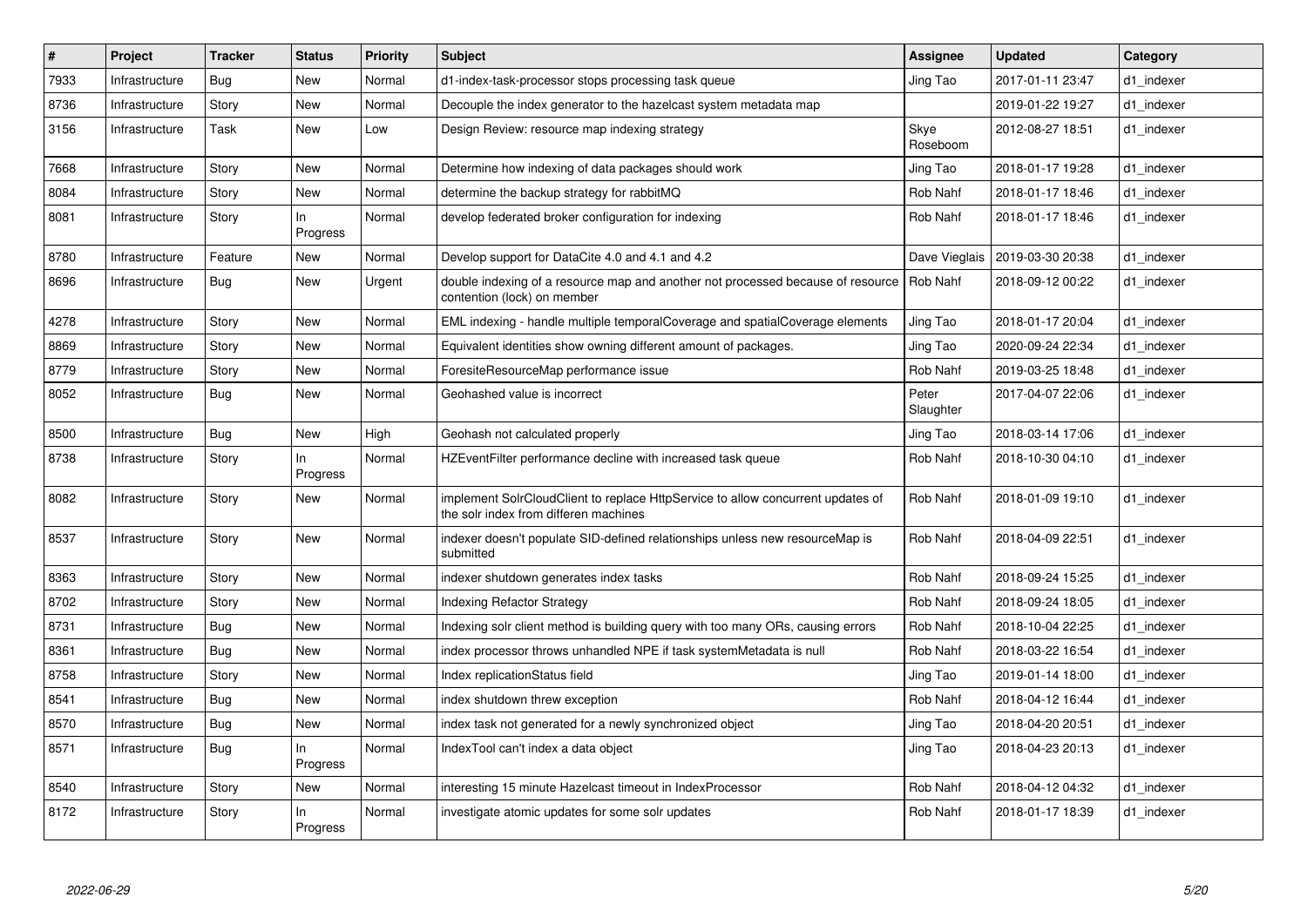| #    | Project        | <b>Tracker</b> | <b>Status</b>   | <b>Priority</b> | Subject                                                                                                  | <b>Assignee</b>  | <b>Updated</b>                   | Category   |
|------|----------------|----------------|-----------------|-----------------|----------------------------------------------------------------------------------------------------------|------------------|----------------------------------|------------|
| 8080 | Infrastructure | Task           | In.<br>Progress | Normal          | ioslate queue creation logic from processing logic from the queue definition logic                       | Rob Nahf         | 2017-05-09 22:55                 | d1 indexer |
| 8470 | Infrastructure | Story          | New             | Normal          | Make the spring context of the d1 index processor daemon more configurable                               | Jing Tao         | 2018-03-22 16:53                 | d1 indexer |
| 8837 | Infrastructure | Story          | New             | Normal          | Merge the changes from metacat's feature-project-indexing branch to<br>d1_cn_index_processor             | Jing Tao         | 2019-08-16 17:18                 | d1 indexer |
| 8735 | Infrastructure | Bug            | ln.<br>Progress | Normal          | NPE in IndexTask causes indexing job to fail                                                             | Rob Nahf         | 2018-10-18 18:33                 | d1_indexer |
| 7407 | Infrastructure | Story          | ln.<br>Progress | Normal          | object formats in the d1_common_java bootstrap list are inconsistent with<br>production                  |                  | Dave Vieglais   2016-03-15 16:49 | d1 indexer |
| 7858 | Infrastructure | <b>Bug</b>     | New             | Normal          | Obsoleting a resource map clears the resourceMap field for the obsoleted package                         |                  | 2017-03-28 16:20                 | d1 indexer |
| 3675 | Infrastructure | <b>Bug</b>     | New             | High            | package relationships not available for archived objects                                                 | Rob Nahf         | 2018-09-21 21:01                 | d1 indexer |
| 8079 | Infrastructure | Task           | ln.<br>Progress | Normal          | prototype durable task processing for d1_index_processor                                                 | Rob Nahf         | 2017-04-26 05:45                 | d1 indexer |
| 8222 | Infrastructure | Task           | New             | Normal          | reindex all isotc211 content in production to reflect final decisions from origin field<br>mapping       |                  | Dave Vieglais   2018-03-22 16:56 | d1_indexer |
| 8182 | Infrastructure | <b>Bug</b>     | New             | Normal          | relationships defined using SIDs in resource maps don't stay current                                     | Rob Nahf         | 2017-09-12 00:13                 | d1_indexer |
| 8093 | Infrastructure | <b>Bug</b>     | New             | Normal          | resource map index processing is inefficient (2sec / referenced object)                                  | Rob Nahf         | 2017-05-10 20:00                 | d1 indexer |
| 8536 | Infrastructure | <b>Bug</b>     | In.<br>Progress | Normal          | resource Map update when metadata SID is used is not indexed                                             | Rob Nahf         | 2018-04-12 20:55                 | d1 indexer |
| 7936 | Infrastructure | Bug            | New             | Normal          | Same pid with different status exists in the index_task table                                            | Jing Tao         | 2017-02-27 18:07                 | d1 indexer |
| 7570 | Infrastructure | <b>Bug</b>     | ln.<br>Progress | Normal          | Search UI requests cause Out of Memory Error                                                             | Jing Tao         | 2017-04-26 21:01                 | d1 indexer |
| 8841 | Infrastructure | Story          | New             | Normal          | Solr Index processor don't parse the attributes on the otherEntity on an EML object                      | Jing Tao         | 2019-09-10 22:41                 | d1_indexer |
| 8078 | Infrastructure | Task           | New             | Normal          | standardize task serialization for language independence                                                 | Rob Nahf         | 2017-04-25 22:39                 | d1 indexer |
| 8504 | Infrastructure | Story          | New             | Normal          | Support creation of data citation record from solr record                                                | Monica Ihli      | 2018-07-17 23:06                 | d1 indexer |
| 8703 | Infrastructure | Task           | New             | Normal          | test the cleaned up indexer in DEV                                                                       | Rob Nahf         | 2018-09-24 18:05                 | d1 indexer |
| 8043 | Infrastructure | <b>Bug</b>     | New             | Normal          | The origin field for EML documents isn't properly extracted when references are<br>used                  | Jing Tao         | 2019-02-12 18:45                 | d1 indexer |
| 3624 | Infrastructure | Task           | Testing         | Normal          | Update CN index processing to support ESRI FGDC metadata format                                          | Skye<br>Roseboom | 2013-03-05 23:27                 | d1_indexer |
| 6843 | Infrastructure | Task           | ln.<br>Progress | Normal          | Update the prov instance of the RdfXmlSubprocessor to index renamed and<br>inverse provenance properties | Chris Jones      | 2017-03-28 16:16                 | d1_indexer |
| 8086 | Infrastructure | Task           | In<br>Progress  | Normal          | upgrade Spring dependencies                                                                              | Rob Nahf         | 2019-07-25 20:32                 | d1 indexer |
| 7935 | Infrastructure | Task           | New             | Normal          | Use a dedicated hazelcast queue as the listener to generate index task                                   | Jing Tao         | 2017-02-27 18:07                 | d1_indexer |
| 8850 | Infrastructure | <b>Bug</b>     | New             | Normal          | v2.3.11 RdfXmlSubprocessor / HttpService.getDocumentBySeriesId can be wrong                              | Jing Tao         | 2019-11-06 18:32                 | d1 indexer |
| 8066 | Infrastructure | Task           | New             | Normal          | Verify completeness of unit test MetacatRdfXmlSubprocessorTest                                           |                  | Dave Vieglais   2017-04-11 23:47 | d1_indexer |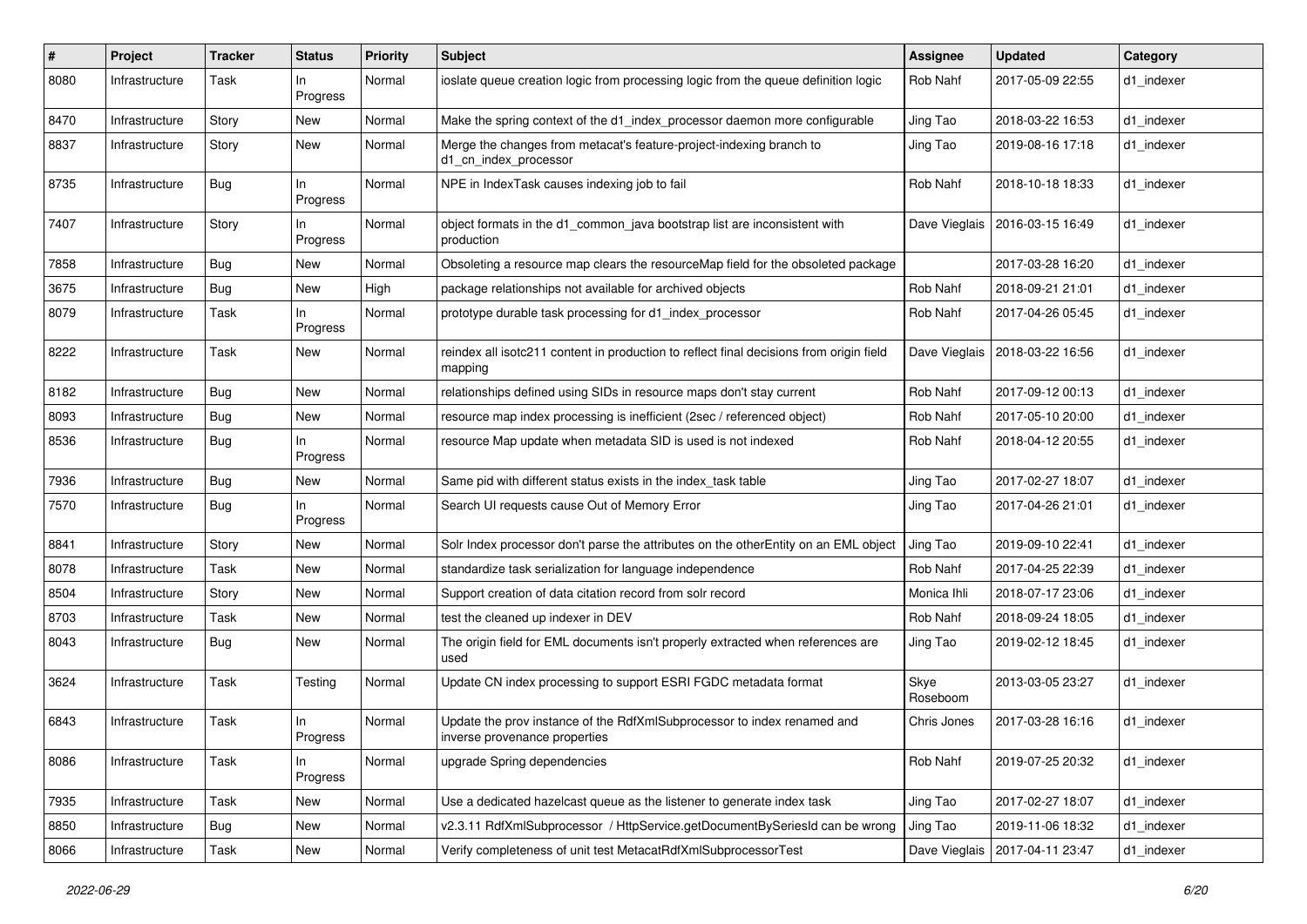| $\sharp$ | Project        | <b>Tracker</b> | <b>Status</b>   | <b>Priority</b> | <b>Subject</b>                                                                                           | <b>Assignee</b> | <b>Updated</b>   | Category          |
|----------|----------------|----------------|-----------------|-----------------|----------------------------------------------------------------------------------------------------------|-----------------|------------------|-------------------|
| 6854     | Infrastructure | Feature        | In.<br>Progress | Normal          | add testAssumptionFailure to run listener                                                                | Rob Nahf        | 2016-01-26 22:30 | d1 integration    |
| 2956     | Infrastructure | Task           | In.<br>Progress | Normal          | content-checking tests for MNs entering an environment                                                   | Rob Nahf        | 2014-10-01 22:04 | d1_integration    |
| 2545     | Infrastructure | Task           | <b>New</b>      | Normal          | create d1 integration tests using for MN generateldentifier                                              | Rob Nahf        | 2014-10-02 17:54 | d1 integration    |
| 8228     | Infrastructure | <b>Bug</b>     | <b>New</b>      | Normal          | Excessive replicas requested by integration test                                                         | Rob Nahf        | 2018-03-02 21:52 | d1_integration    |
| 3907     | Infrastructure | Task           | New             | Normal          | MN Integration Test - verify system metadata returned matches expected                                   | Rob Nahf        | 2013-08-09 18:48 | d1_integration    |
| 907      | Infrastructure | Task           | In.<br>Progress | Normal          | unify d1 integration for multiple environments and test languages                                        | Rob Nahf        | 2012-10-16 21:34 | d1 integration    |
| 3757     | Infrastructure | Task           | <b>New</b>      | Normal          | Verify Log reporting in MN Tester                                                                        | Rob Nahf        | 2013-05-10 17:42 | d1_integration    |
| 7537     | Infrastructure | Task           | <b>New</b>      | Normal          | add nodelist refreshes to NodeLocator classes                                                            | Rob Nahf        | 2015-12-10 16:59 | d1 libclient java |
| 8045     | Infrastructure | <b>Bug</b>     | <b>New</b>      | Normal          | certificateLocation not seeming to be utilized                                                           | Rob Nahf        | 2017-03-14 20:45 | d1_libclient_java |
| 8044     | Infrastructure | Story          | <b>New</b>      | Normal          | certificate manager should check expiration of CAs it loads into the trust manager.                      | Rob Nahf        | 2018-01-09 19:10 | d1_libclient_java |
| 7523     | Infrastructure | Bug            | In.<br>Progress | Normal          | D1Client no longer updates stale NodeList                                                                | Rob Nahf        | 2016-04-19 22:27 | d1 libclient java |
| 7538     | Infrastructure | Task           | <b>New</b>      | Normal          | look at nodeFactory in how it builds mock CNodes                                                         | Rob Nahf        | 2015-12-10 17:03 | d1_libclient_java |
| 8854     | Infrastructure | Story          | New             | Normal          | Put the system metadata part ahead of the object part when d1_libclient_java<br>constructs the multipart | Jing Tao        | 2019-11-22 18:25 | d1 libclient java |
| 8230     | Infrastructure | Task           | New             | Normal          | review bouncy castle version                                                                             | Rob Nahf        | 2018-03-02 21:48 | d1_libclient_java |
| 7822     | Infrastructure | Task           | <b>New</b>      | Normal          | Should we configure clients to use Expect 100-Continue header in 1.1 requests                            | Rob Nahf        | 2016-06-03 19:46 | d1 libclient java |
| 3721     | Java Client    | Task           | In.<br>Progress | Normal          | add resource map validation routine to libclient java                                                    | Rob Nahf        | 2015-02-11 20:42 | d1 libclient java |
| 6850     | Java Client    | Story          | <b>New</b>      | Normal          | automate Java Client releases                                                                            | Rob Nahf        | 2018-01-17 19:42 | d1 libclient java |
| 2968     | Java Client    | Bug            | New             | Normal          | cn.getFormat() doesn't use cn associated with the CNode object                                           | Rob Nahf        | 2015-02-11 20:56 | d1 libclient java |
| 3666     | Java Client    | Story          | In<br>Progress  | Low             | D1Client.listUpdateHistory() needs to handle changing access policies                                    | Rob Nahf        | 2018-01-17 20:19 | d1_libclient_java |
| 7322     | Java Client    | <b>Bug</b>     | Testing         | Normal          | D1Object stores data in memory, causes out of memory errors                                              | Chris Jones     | 2015-08-28 00:15 | d1 libclient java |
| 7120     | Java Client    | Task           | Testing         | Normal          | Fix DataPackage.insertRelationship() to handle any URI for external identifiers                          | Chris Jones     | 2015-06-04 21:48 | d1_libclient_java |
| 7432     | Java Client    | <b>Bug</b>     | In<br>Progress  | Normal          | Java Client does not support idFilter for v2 release                                                     | Rob Nahf        | 2019-06-14 18:47 | d1 libclient java |
| 3165     | Java Client    | Bug            | <b>New</b>      | Low             | Libclient caching does not respect accessPolicies                                                        | Rob Nahf        | 2015-02-11 18:37 | d1_libclient_java |
| 1559     | Java Client    | Task           | <b>New</b>      | Low             | Refactor d1_libclient_java echo tests                                                                    | Rob Nahf        | 2015-02-11 19:49 | d1_libclient_java |
| 6369     | Java Client    | Feature        | In<br>Progress  | Normal          | ResourceMapFactory.parseResourceMap does not return aggregated resources                                 | Rob Nahf        | 2015-02-11 20:56 | d1 libclient java |
| 7312     | Java Client    | Feature        | <b>New</b>      | Normal          | Restart connection manager                                                                               |                 | 2015-08-24 17:24 | d1_libclient_java |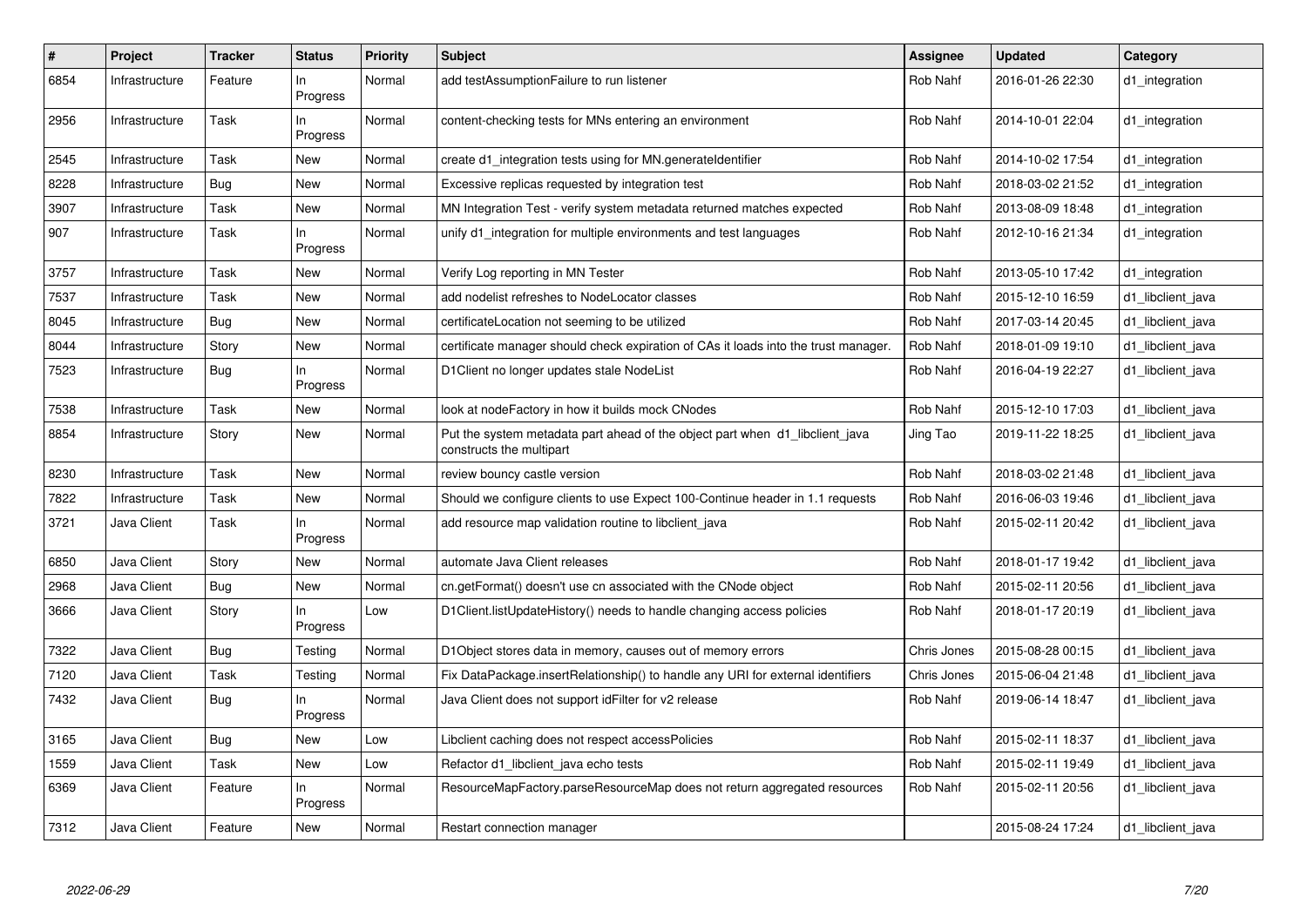| $\#$ | Project                 | <b>Tracker</b> | <b>Status</b>   | <b>Priority</b> | Subject                                                                                                                 | Assignee            | <b>Updated</b>                   | Category            |
|------|-------------------------|----------------|-----------------|-----------------|-------------------------------------------------------------------------------------------------------------------------|---------------------|----------------------------------|---------------------|
| 3057 | Java Client             | Task           | In.<br>Progress | Normal          | retest CLOSE WAIT issue once the lib client is complete.                                                                | Rob Nahf            | 2015-02-11 19:52                 | d1 libclient java   |
| 1648 | Java Client             | Task           | New             | Normal          | Update d1 libclient java ObjectFormatCache to include addFormat()                                                       |                     | 2016-06-22 16:51                 | d1 libclient java   |
| 7389 | Java Client             | Task           | Testing         | Normal          | V2 D1 Object fails to download V1 content                                                                               | Chris Jones         | 2015-09-28 17:50                 | d1 libclient java   |
| 6033 | Infrastructure          | Task           | ln.<br>Progress | Normal          | d1_libclient_python CCI 2.0 support                                                                                     | Roger Dahl          | 2014-08-11 16:22                 | d1 libclient python |
| 7181 | Python Libraries   Task |                | ln.<br>Progress | Normal          | add d1 libclient python implementation                                                                                  |                     | Dave Vieglais   2016-04-21 22:37 | d1 libclient python |
| 7427 | Python Libraries   Task |                | New             | Normal          | adjust API signatures in python libraries                                                                               | Dave Vieglais       | 2016-03-25 01:11                 | d1 libclient python |
| 7298 | Python Libraries   Bug  |                | New             | Normal          | escapeQueryTerm should be a module method not a class method                                                            | Dave Vieglais       | 2015-08-18 15:06                 | d1 libclient python |
| 7123 | Python Libraries        | Task           | New             | Normal          | Send Authorization header carrying authentication token                                                                 | Roger Dahl          | 2016-04-21 22:37                 | d1 libclient python |
| 7299 | Python Libraries   Bug  |                | New             | Normal          | SolrConnection fails if persistent property is not set to True                                                          | Roger Dahl          | 2016-04-20 19:45                 | d1 libclient python |
| 7821 | Python Libraries        | Task           | New             | Low             | Verify Expect: 100-Continue header on POST or PUT requests                                                              | Roger Dahl          | 2016-06-03 19:58                 | d1 libclient python |
| 6513 | Infrastructure          | Story          | New             | Normal          | Create a Local Cache of all Membernode log records on the single master CN                                              | Dave Vieglais       | 2018-01-17 19:49                 | d1_log_aggregation  |
| 8022 | Infrastructure          | Story          | New             | Normal          | d1_log_aggregation has different version of Hazelcast than the rest of CN stack.<br>Hazelcast version very out of date. | Rob Nahf            | 2018-01-09 19:10                 | d1_log_aggregation  |
| 7104 | Infrastructure          | Task           | <b>New</b>      | Normal          | Event index reindexing shouldn't require re-harvest from MNs                                                            |                     | 2015-07-09 15:34                 | d1_log_aggregation  |
| 8602 | Infrastructure          | Story          | New             | Normal          | Log aggregation and augmentation process mid 2018 updates                                                               | Dave Vieglais       | 2018-06-07 20:49                 | d1_log_aggregation  |
| 8603 | Infrastructure          | <b>Bug</b>     | New             | Normal          | log aggregation incorrectly assigning location information                                                              | Dave Vieglais       | 2018-06-07 20:52                 | d1_log_aggregation  |
| 7688 | Infrastructure          | Bug            | New             | Normal          | LogAggregation unable to change BaseURLs upon updateNodeCapabilities<br>notification                                    |                     | Dave Vieglais   2018-01-02 12:02 | d1_log_aggregation  |
| 1873 | Infrastructure          | Feature        | <b>New</b>      | Normal          | Postproccessing tool for log reporting                                                                                  |                     | 2014-10-02 17:06                 | d1_log_aggregation  |
| 7868 | Infrastructure          | Bug            | <b>New</b>      | Normal          | potential gaps between log harvests                                                                                     | Rob Nahf            | 2017-03-23 15:40                 | d1_log_aggregation  |
| 6514 | Infrastructure          | Task           | New             | Normal          | Reharvest all Records to build initial cache                                                                            | <b>Robert Waltz</b> | 2015-01-13 15:56                 | d1_log_aggregation  |
| 6056 | Infrastructure          | Story          | New             | Normal          | remove log aggregation processing from d1-processing Linux service                                                      | Dave Vieglais       | 2018-01-17 19:55                 | d1_log_aggregation  |
| 8604 | Infrastructure          | Task           | <b>New</b>      | Normal          | Update the static IP lists for robots etc                                                                               | Dave Vieglais       | 2018-06-07 20:56                 | d1_log_aggregation  |
| 7702 | Log Reporting           | Task           | New             | Normal          | abnormal strings in ipAddress field of solr                                                                             | <b>Robert Waltz</b> | 2016-06-22 17:18                 | d1_log_aggregation  |
| 8657 | Log Reporting           | <b>Bug</b>     | New             | Normal          | Log aggregation service not recording logs for the MNs - urn:node:TDAR and<br>urn:node:OTS_NDC                          |                     | 2018-07-16 21:36                 | d1_log_aggregation  |
| 7682 | Log Reporting           | Task           | <b>New</b>      | Normal          | Sluggish Purging Read Event Cache                                                                                       |                     | 2016-03-17 15:02                 | d1 log aggregation  |
| 3122 | Infrastructure          | <b>Bug</b>     | In<br>Progress  | Normal          | asterisk in search term                                                                                                 | Skye<br>Roseboom    | 2014-10-02 18:02                 | d1 mercury          |
| 8791 | Infrastructure          | Story          | New             | Normal          | Complete deprecation of ONEMercury interface                                                                            | Rob Nahf            | 2019-05-01 14:00                 | d1_mercury          |
| 1227 | Infrastructure          | Task           | New             | Normal          | configure Hudson to build Mercury for deployment to a CN                                                                | Dave Vieglais       | 2011-01-13 15:16                 | d1_mercury          |
| 3328 | Infrastructure          | Task           | New             | Normal          | Enable a data preview from the search results page                                                                      | Chris Jones         | 2012-10-23 19:34                 | d1_mercury          |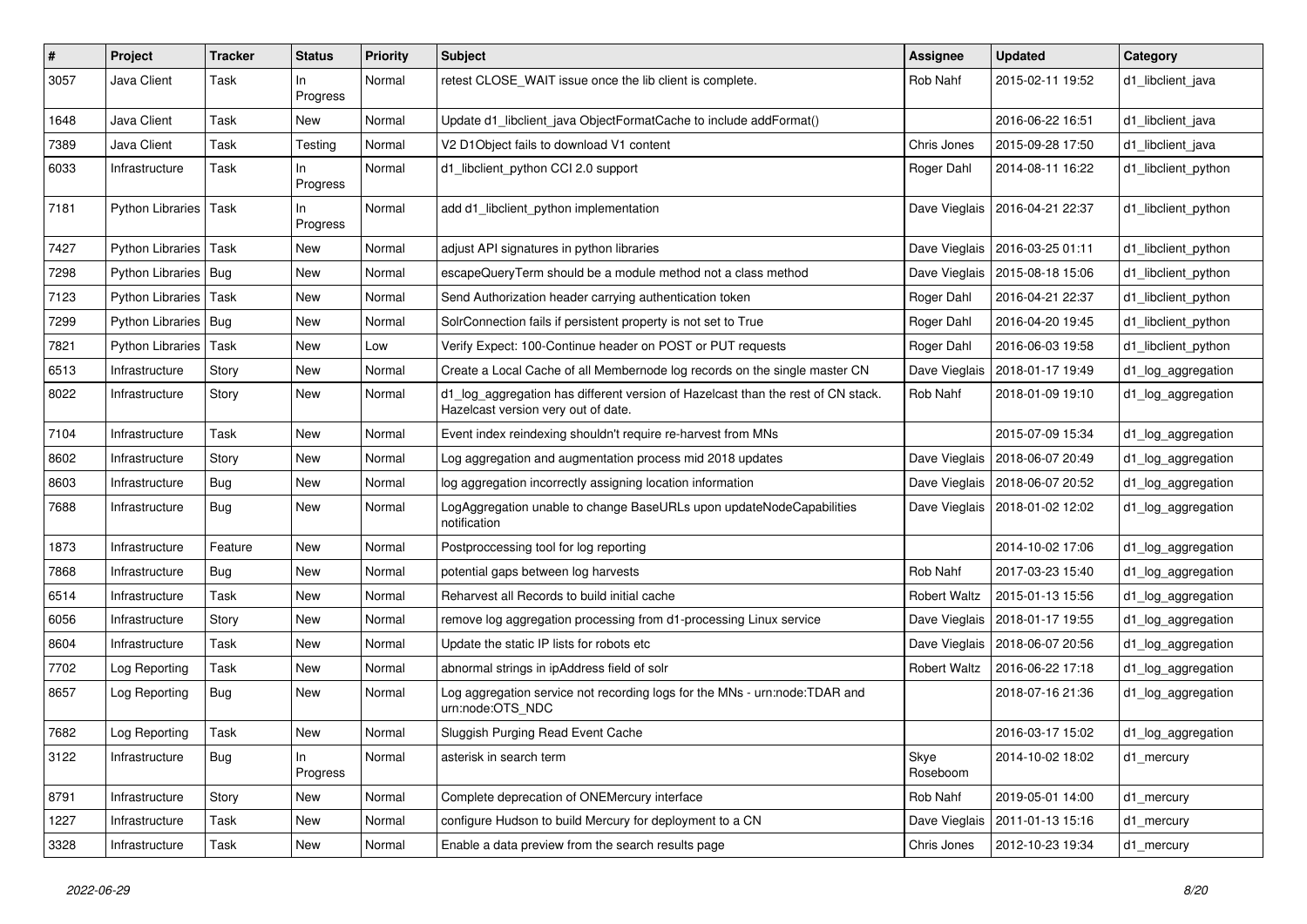| #    | Project        | <b>Tracker</b> | <b>Status</b>   | <b>Priority</b> | <b>Subject</b>                                                                                                                  | <b>Assignee</b>          | <b>Updated</b>                   | Category          |
|------|----------------|----------------|-----------------|-----------------|---------------------------------------------------------------------------------------------------------------------------------|--------------------------|----------------------------------|-------------------|
| 3099 | Infrastructure | Decision       | New             | Normal          | ONE-Mercury display of data set citation                                                                                        | Dave Vieglais            | 2012-07-23 21:24                 | d1_mercury        |
| 8105 | Infrastructure | Task           | New             | Normal          | Remove dataone-mercury from production CNs                                                                                      | Jing Tao                 | 2018-03-02 22:17                 | d1_mercury        |
| 4300 | Infrastructure | <b>Bug</b>     | New             | Low             | Create more appropriate "create" entry in the LogRecord for replicas                                                            | Roger Dahl               | 2016-04-21 22:38                 | d1_mn_GMN         |
| 8155 | Infrastructure | Story          | In<br>Progress  | Normal          | Ensure GMN fully supports the Package API                                                                                       | Roger Dahl               | 2018-01-17 18:43                 | d1 mn GMN         |
| 4303 | Infrastructure | Bug            | New             | Low             | Fix potential bug where an object could be created and accepted for replication<br>simultaneously.                              | Roger Dahl               | 2016-04-21 22:38                 | d1 mn GMN         |
| 2642 | Infrastructure | Task           | In<br>Progress  | Normal          | Try installing GMN according to the setup instructions                                                                          | Andrew<br>Pippin         | 2012-07-06 16:25                 | d1 mn GMN         |
| 2492 | Infrastructure | Task           | New             | Normal          | Add status page for given {pid}                                                                                                 | <b>Ben</b><br>Leinfelder | 2012-03-15 02:02                 | d1 monitor        |
| 2169 | Infrastructure | Task           | In<br>Progress  | Normal          | Design content and layout for status page                                                                                       |                          | Dave Vieglais   2012-03-14 20:40 | d1 monitor        |
| 2035 | Infrastructure | Task           | New             | Normal          | Design nagios system for monitoring CN locations                                                                                | Nick Outin               | 2014-09-24 18:29                 | d1 monitor        |
| 8860 | <b>CN REST</b> | <b>Bug</b>     | New             | Normal          | /token endpoint doesn't set a content-type and character encoding                                                               |                          | 2020-02-29 01:00                 | d1 portal         |
| 8724 | Infrastructure | <b>Bug</b>     | New             | Normal          | index out of bounds error in PortalCertificateManager                                                                           | Rob Nahf                 | 2018-10-02 19:11                 | d1_portal         |
| 8102 | Infrastructure | Task           | New             | Normal          | Upgrade postgresql jdbc jar file on Portal                                                                                      | Jing Tao                 | 2017-06-02 20:53                 | d1_portal         |
| 8364 | <b>CN REST</b> | Story          | ln.<br>Progress | Normal          | Ensure portal uses correct X509 certificates                                                                                    |                          | 2019-05-21 12:57                 | d1_portal_servlet |
| 8469 | <b>CN REST</b> | Task           | In<br>Progress  | Normal          | evaluate if ORCID API will continue to work after 1.2 is deprecated                                                             | Jing Tao                 | 2018-03-22 16:54                 | d1_portal_servlet |
| 7884 | Infrastructure | Task           | New             | Normal          | CN portal log is misconfigured                                                                                                  | Rob Nahf                 | 2016-09-09 20:18                 | d1_portal_servlet |
| 8069 | Infrastructure | Bug            | New             | Normal          | Name from ORCID incorrectly parsed                                                                                              | Ben<br>Leinfelder        | 2017-04-12 20:28                 | d1_portal_servlet |
| 8123 | Infrastructure | <b>Bug</b>     | Testing         | Normal          | portal hazelcast client should load config directly from xml                                                                    | Rob Nahf                 | 2017-12-26 18:20                 | d1_portal_servlet |
| 8026 | Infrastructure | Task           | Testing         | High            | Portal reaches the maximum capacity in a pool                                                                                   | Jing Tao                 | 2017-03-14 00:36                 | d1_portal_servlet |
| 8739 | Infrastructure | Task           | ln.<br>Progress | Normal          | Attempting to set ulimit results in error on UCSB systems                                                                       | Jing Tao                 | 2018-11-08 15:10                 | d1_process_daemon |
| 8161 | Infrastructure | Bug            | New             | Normal          | d1-processing Out of Memory Error                                                                                               |                          | Dave Vieglais   2018-02-20 16:19 | d1_process_daemon |
| 5321 | Infrastructure | Bug            | New             | Normal          | Multiple Hazelcast Client connections to same storage instance                                                                  | <b>Robert Waltz</b>      | 2016-08-10 20:58                 | d1_process_daemon |
| 8856 | Infrastructure | Story          | New             | Normal          | Put the system metadata part ahead of the object part when d1_client_python<br>constructs the multipart                         |                          | 2019-11-22 18:31                 | d1 python         |
| 8641 | Infrastructure | Bug            | New             | Normal          | Any change to SystemMetadata causes a new replication task to be generated<br>without consideration of the object replicability | Chris Jones              | 2018-07-04 12:28                 | d1 replication    |
| 4038 | Infrastructure | Feature        | New             | Normal          | change default replication implementation                                                                                       | Matthew<br>Jones         | 2014-10-01 21:26                 | d1_replication    |
| 6378 | Infrastructure | Task           | Testing         | Normal          | code up the new strategy                                                                                                        | Rob Nahf                 | 2016-06-22 16:53                 | d1_replication    |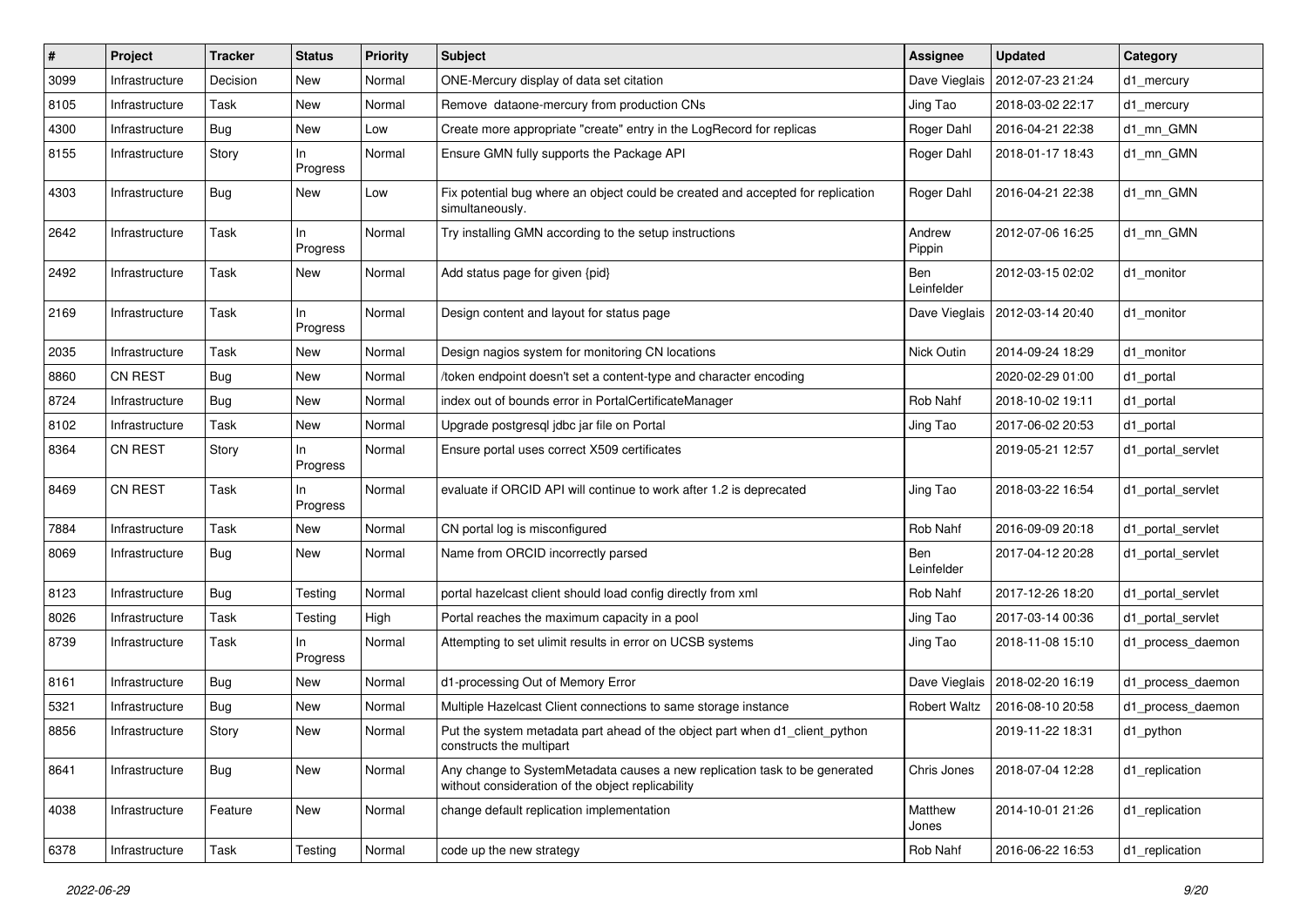| $\vert$ # | Project        | <b>Tracker</b> | Status          | <b>Priority</b> | <b>Subject</b>                                                                                                              | <b>Assignee</b>     | <b>Updated</b>                   | Category               |
|-----------|----------------|----------------|-----------------|-----------------|-----------------------------------------------------------------------------------------------------------------------------|---------------------|----------------------------------|------------------------|
| 8196      | Infrastructure | Bug            | New             | Normal          | Duplicated replicas in the system metadata                                                                                  | Jing Tao            | 2017-10-18 17:19                 | d1_replication         |
| 7178      | Infrastructure | <b>Bug</b>     | New             | Normal          | duplicate replica information on mn-demo-5                                                                                  | <b>Robert Waltz</b> | 2015-07-01 20:14                 | d1_replication         |
| 4463      | Infrastructure | Story          | ln.<br>Progress | Normal          | Incorporate Node Replication Policy into replication processing                                                             | Rob Nahf            | 2018-01-17 20:03                 | d1 replication         |
| 6375      | Infrastructure | Task           | ln.<br>Progress | Normal          | Refactor out dependency on a working CN                                                                                     | Rob Nahf            | 2016-06-22 16:53                 | d1_replication         |
| 6372      | Infrastructure | Task           | In<br>Progress  | Normal          | rehabilitate ReplicationManager "unit" tests                                                                                | Rob Nahf            | 2016-06-22 16:53                 | d1_replication         |
| 8640      | Infrastructure | <b>Bug</b>     | New             | Normal          | Replication includes "down" nodes as replication targets                                                                    | Chris Jones         | 2018-07-04 11:29                 | d1_replication         |
| 8639      | Infrastructure | Story          | New             | Normal          | Replication performance is too slow to service demand                                                                       | Chris Jones         | 2018-07-04 11:18                 | d1_replication         |
| 8642      | Infrastructure | <b>Bug</b>     | New             | Normal          | Replication tasks apparently not deleted from backing store in a timely fashion                                             | Dave Vieglais       | 2018-07-05 12:11                 | d1_replication         |
| 8162      | Infrastructure | Story          | New             | Normal          | Replication tasks can contain stale potential target nodes                                                                  | Rob Nahf            | 2018-03-02 21:47                 | d1_replication         |
| 6377      | Infrastructure | Story          | ln.<br>Progress | Normal          | Review CNode initialization in ReplicationManager - it doesn't use local CN<br>reference                                    | Rob Nahf            | 2018-01-17 19:52                 | d1 replication         |
| 6376      | Infrastructure | Task           | New             | Normal          | test the new strategy against working ReplicationManager test                                                               | Rob Nahf            | 2016-06-22 16:53                 | d1_replication         |
| 2585      | Infrastructure | Task           | In<br>Progress  | Normal          | Update Use Case 09                                                                                                          | Skye<br>Roseboom    | 2014-09-11 15:47                 | d1 replication         |
| 8777      | <b>CN REST</b> | Task           | New             | Normal          | Configure CN to audit objects greater than 1GB                                                                              | Chris Jones         | 2019-03-13 20:50                 | d1 replication auditor |
| 8756      | <b>CN REST</b> | Story          | New             | Normal          | Ensure replica auditor is effective                                                                                         | Chris Jones         | 2019-01-15 21:00                 | d1 replication auditor |
| 8778      | <b>CN REST</b> | Task           | New             | Normal          | Ensure SystemMetadata replica auditing updates are saved and broadcast                                                      | Chris Jones         | 2019-03-12 16:54                 | d1_replication_auditor |
| 8757      | CN REST        | Story          | New             | Normal          | Fix getChecksum() in MNAuditTask to use dynamic checksum algorithms                                                         | Chris Jones         | 2019-01-14 19:48                 | d1_replication_auditor |
| 8582      | <b>CN REST</b> | Story          | New             | Normal          | Replica Auditing service is throwing errors                                                                                 | Jing Tao            | 2019-01-14 16:40                 | d1 replication auditor |
| 8776      | CN REST        | Task           | New             | Normal          | Set valid replica status to completed                                                                                       | Chris Jones         | 2019-03-12 15:57                 | d1_replication_auditor |
| 8108      | Infrastructure | Support        | New             | Normal          | Must determine the state of replication auditing for when replicas on<br>non-functioning MNs are still reported as complete | Dave Vieglais       | 2017-06-06 17:56                 | d1 replication auditor |
| 4188      | Infrastructure | Story          | In<br>Progress  | Normal          | dataone Exception definition and implementation requires clarification                                                      |                     | Dave Vieglais   2018-01-17 20:05 | d1_schemas             |
| 2827      | Infrastructure | Task           | In<br>Progress  | Normal          | nesting groups requires schema change*                                                                                      |                     | Dave Vieglais   2015-06-25 22:00 | d1_schemas             |
| 4189      | Infrastructure | Task           | ln.<br>Progress | Normal          | Update dataoneErrors.xsd to match the documentation                                                                         |                     | Dave Vieglais   2017-01-14 00:24 | d1 schemas             |
| 8864      | CN REST        | Story          | <b>New</b>      | Normal          | Sychronization does not register authoritative replica entry correctly                                                      | Jing Tao            | 2020-06-19 21:59                 | d1 synchronization     |
| 7911      | <b>CN REST</b> | Task           | New             | Normal          | Synchronization allows invalid checksums, preventing corrected sync                                                         |                     | 2016-10-17 15:58                 | d1 synchronization     |
| 7687      | CN REST        | <b>Bug</b>     | New             | Normal          | Synchronization unable to change BaseURLs upon updateNodeCapabilities<br>notification                                       | Rob Nahf            | 2016-07-22 19:22                 | d1 synchronization     |
| 7161      | CN REST        | <b>Bug</b>     | New             | Normal          | TERN object fails to be indexed by Solr, but successfully synchronized                                                      |                     | 2015-06-05 18:04                 | d1 synchronization     |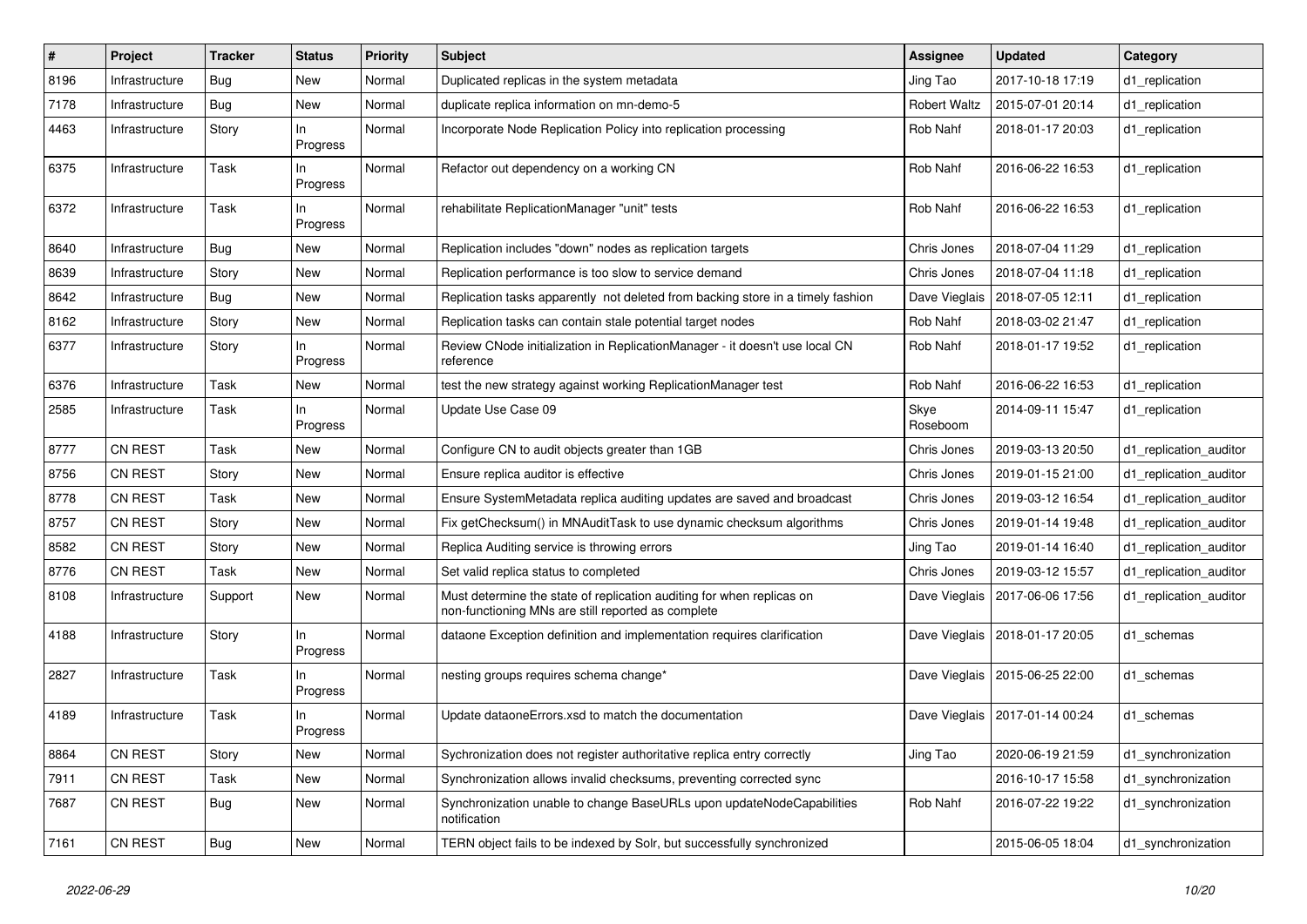| #    | Project        | <b>Tracker</b> | Status          | <b>Priority</b> | <b>Subject</b>                                                                                                             | Assignee            | <b>Updated</b>                   | Category           |
|------|----------------|----------------|-----------------|-----------------|----------------------------------------------------------------------------------------------------------------------------|---------------------|----------------------------------|--------------------|
| 8573 | Infrastructure | Bug            | ln.<br>Progress | Normal          | changing accessPolicies and rightHolders down the line of series can cause<br>improper sync failures                       | Rob Nahf            | 2018-05-03 21:52                 | d1 synchronization |
| 2488 | Infrastructure | Story          | New             | Normal          | Changing the authoritativeMembernode will require all replica's systemMetadata be<br>updated                               | Dave Vieglais       | 2018-01-17 20:39                 | d1_synchronization |
| 8851 | Infrastructure | Story          | <b>New</b>      | Normal          | CN sends error doc with "pid" to v2 endpoint                                                                               | Jing Tao            | 2019-11-06 22:31                 | d1 synchronization |
| 6070 | Infrastructure | <b>Bug</b>     | New             | Normal          | CNs missing GOA objects                                                                                                    | <b>Robert Waltz</b> | 2016-08-10 20:56                 | d1_synchronization |
| 7958 | Infrastructure | Task           | In.<br>Progress | Normal          | CN sometimes sends invalid submit Synchronization Failed document to MN                                                    | Rob Nahf            | 2017-01-04 17:23                 | d1 synchronization |
| 8038 | Infrastructure | Story          | In<br>Progress  | Normal          | connect logging output to a log analysis tool                                                                              |                     | Dave Vieglais   2018-01-17 18:52 | d1 synchronization |
| 8514 | Infrastructure | Task           | New             | Normal          | deploy new Metacat / synchronization slows down because of increased cn.create<br>times                                    | Rob Nahf            | 2018-03-22 17:07                 | d1 synchronization |
| 8106 | Infrastructure | Bug            | Testing         | Normal          | Difficulty Distinguishing Between Different Kinds of Failed Sync "Not Found" Error<br>Messages                             | Rob Nahf            | 2018-02-20 16:57                 | d1_synchronization |
| 7716 | Infrastructure | Story          | In<br>Progress  | Normal          | How to facilitate resubmission of sync Failures?                                                                           | Dave Vieglais       | 2018-01-17 19:22                 | d1 synchronization |
| 8097 | Infrastructure | Story          | New             | Normal          | Metacat (storage) and d1-synchronize both have the code to compute the<br>checksum                                         | Jing Tao            | 2018-01-09 19:10                 | d1 synchronization |
| 8737 | Infrastructure | Story          | New             | Normal          | Submitters and rights-holders with group permissions can't be granted<br>authorization when the sync process validates sid | Jing Tao            | 2018-11-28 17:12                 | d1 synchronization |
| 7954 | Infrastructure | <b>Bug</b>     | New             | Normal          | SyncFailedTask:submitSynchronizationFailed does not provide cert when<br>connecting to MN                                  | Roger Dahl          | 2017-04-19 18:55                 | d1_synchronization |
| 8827 | Infrastructure | <b>Bug</b>     | <b>New</b>      | Normal          | synchronization doesn't update dateSystemMetadataModified if that's the only field<br>that changed                         | Rob Nahf            | 2019-07-11 21:26                 | d1 synchronization |
| 6011 | Infrastructure | <b>Bug</b>     | New             | Normal          | Synchronization fails from max_syncobjectqueue_size                                                                        | <b>Robert Waltz</b> | 2016-01-05 17:52                 | d1_synchronization |
| 7889 | Infrastructure | Story          | New             | Normal          | Synchronization not happening when authoritative MN is not set correctly.                                                  | Rob Nahf            | 2018-01-17 19:01                 | d1 synchronization |
| 8783 | Infrastructure | Bug            | New             | Normal          | synchronization re-created 26k map entries in<br>SyncQueueFacade.nodeIdRoundRobin                                          | Rob Nahf            | 2019-04-02 20:10                 | d1 synchronization |
| 4098 | Infrastructure | Task           | New             | Normal          | Synchronization should allow valid replicas held by MNs to set obsoletedBy and<br>archive flags                            |                     | Dave Vieglais   2014-07-31 22:23 | d1_synchronization |
| 8036 | Infrastructure | Story          | New             | Normal          | synchronization should respond to various MN down conditions to avoid<br>syncFailures                                      | Rob Nahf            | 2018-01-17 18:55                 | d1_synchronization |
| 8525 | Infrastructure | Story          | ln.<br>Progress | High            | timeout exceptions thrown from Hazelcast disable synchronization                                                           | Rob Nahf            | 2018-11-16 17:32                 | d1 synchronization |
| 8053 | Infrastructure | Feature        | New             | Normal          | add funding award number to index                                                                                          | Peter<br>Slaughter  | 2019-03-04 19:36                 | dataone-cn-index   |
| 8804 | Infrastructure | Task           | New             | Normal          | Add Idap backup config to cn os-core                                                                                       | Dave Vieglais       | 2019-05-21 12:32                 | dataone-cn-os-core |
| 7699 | Infrastructure | <b>Bug</b>     | New             | Normal          | alter scripts that backup postgresgl db                                                                                    |                     | 2017-05-09 17:33                 | dataone-cn-os-core |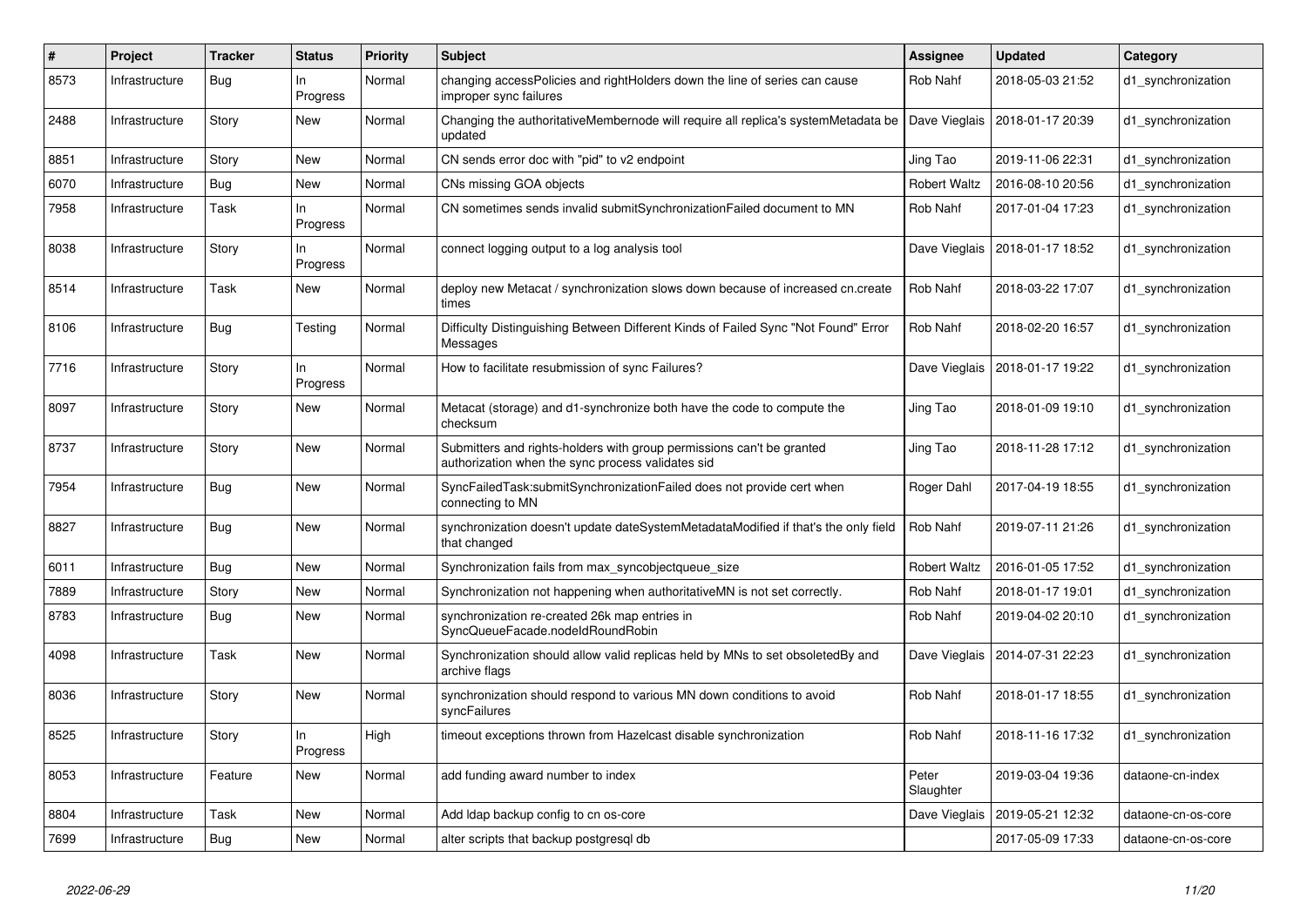| $\vert$ # | Project        | <b>Tracker</b> | <b>Status</b>   | <b>Priority</b> | <b>Subject</b>                                                                                  | <b>Assignee</b>     | <b>Updated</b>                   | Category                |
|-----------|----------------|----------------|-----------------|-----------------|-------------------------------------------------------------------------------------------------|---------------------|----------------------------------|-------------------------|
| 8051      | Infrastructure | <b>Bug</b>     | ln.<br>Progress | Normal          | CORS-based CN calls fail using Internet Explorer on Windows                                     | Chris Jones         | 2017-03-28 16:35                 | dataone-cn-os-core      |
| 8167      | Infrastructure | Story          | New             | Normal          | Enable postgres replication between Coordinating Nodes                                          | Monica Ihli         | 2018-01-09 19:10                 | dataone-cn-os-core      |
| 8115      | Infrastructure | <b>Bug</b>     | New             | Normal          | LDAP logging is set to DEBUG on production CNs                                                  | Rob Nahf            | 2017-12-26 18:29                 | dataone-cn-os-core      |
| 8091      | Infrastructure | Task           | ln<br>Progress  | Normal          | Mysterious sync failure of an eml object from the GOA node                                      | Jing Tao            | 2017-05-09 21:33                 | dataone-cn-os-core      |
| 8857      | Infrastructure | Story          | New             | Normal          | D1Client.getCN() always get the production cn on the CN Tomcat context                          | Jing Tao            | 2019-12-13 00:34                 | dataone-cn-rest-service |
| 8076      | Infrastructure | Bug            | New             | High            | sysmeta can not be retrieved for some objects                                                   |                     | Dave Vieglais   2017-04-22 01:54 | dataone-cn-rest-service |
| 3881      | Infrastructure | Task           | New             | Normal          | 4.2.1.4 Definition of Verified User Lacking                                                     |                     | Dave Vieglais   2014-09-24 18:27 | Documentation           |
| 3807      | Infrastructure | Task           | New             | Normal          | Add documentation for Types.QueryEngineDescription                                              |                     | Dave Vieglais   2014-10-02 17:21 | Documentation           |
| 4102      | Infrastructure | Task           | New             | Normal          | Add expiration policy for CNCore.reserveldentifier()                                            |                     | Dave Vieglais   2014-10-02 17:21 | Documentation           |
| 2540      | Infrastructure | Feature        | In<br>Progress  | Normal          | add generateIdentifier() method to MNStorage API                                                |                     | Dave Vieglais   2014-10-02 17:54 | Documentation           |
| 2464      | Infrastructure | Task           | New             | Normal          | Authentication - no space after comma in subjects                                               |                     | Dave Vieglais   2014-10-02 17:21 | Documentation           |
| 2466      | Infrastructure | Task           | New             | Normal          | Authentication - Remove references to Principal                                                 |                     | Dave Vieglais   2014-10-02 17:21 | Documentation           |
| 2465      | Infrastructure | Task           | New             | Normal          | Authentication - Remove TODO about selecting format for principal name                          |                     | Dave Vieglais   2014-10-02 17:21 | Documentation           |
| 2286      | Infrastructure | Task           | New             | Low             | Change Exceptions.InvalidToken to Exceptions.InvalidSession                                     |                     | Dave Vieglais   2014-10-02 17:21 | Documentation           |
| 3063      | Infrastructure | Task           | New             | Normal          | Change Mutability of Metadata documentation                                                     |                     | Dave Vieglais   2014-09-24 18:27 | Documentation           |
| 2342      | Infrastructure | Task           | New             | Normal          | CNCore.reserveldentifier() - Update REST description                                            |                     | Dave Vieglais   2014-10-02 17:21 | Documentation           |
| 3314      | Infrastructure | Task           | New             | Normal          | CNRead.getQueryEngineDescription() - REST URL                                                   |                     | Dave Vieglais   2014-10-02 17:21 | Documentation           |
| 3315      | Infrastructure | Task           | New             | Normal          | CNRead.query() - POST in addition to GET                                                        |                     | Dave Vieglais   2014-10-02 17:21 | Documentation           |
| 2394      | Infrastructure | Task           | New             | Normal          | CNRead.search() - solr / SOLR                                                                   |                     | Dave Vieglais   2014-10-02 17:21 | Documentation           |
| 2054      | Infrastructure | Task           | New             | Normal          | CNReplication.setReplicationPolicy(), updateReplicationMetadata()                               |                     | Dave Vieglais   2014-10-02 17:21 | Documentation           |
| 2475      | Infrastructure | Task           | New             | Normal          | CNReplication.setReplicationStatus() - How to represent null                                    |                     | Dave Vieglais   2014-10-02 17:21 | Documentation           |
| 1467      | Infrastructure | Task           | In<br>Progress  | Normal          | Complete d1_schema changes for Authz and Authn.                                                 | Matthew<br>Jones    | 2014-10-01 20:47                 | Documentation           |
| 725       | Infrastructure | Story          | In<br>Progress  | Normal          | Create Authentication and Access control design specifications                                  |                     | Dave Vieglais   2018-01-17 20:52 | Documentation           |
| 2660      | Infrastructure | Task           | New             | Normal          | Deciding on a key size for D1 certs                                                             |                     | Dave Vieglais   2014-10-02 17:21 | Documentation           |
| 5141      | Infrastructure | Story          | In<br>Progress  | Normal          | Describe the mn.updateSystemMetadata behavior in use case document                              |                     | Dave Vieglais   2018-01-17 19:58 | Documentation           |
| 2123      | Infrastructure | Task           | New             | Normal          | Description of serialVersion                                                                    |                     | Dave Vieglais   2014-10-02 17:21 | Documentation           |
| 2688      | Infrastructure | Task           | New             | Normal          | Develop guidelines for how Subject entries are handled - creation, normalization,<br>comparison |                     | Dave Vieglais   2014-09-24 18:27 | Documentation           |
| 1035      | Infrastructure | Task           | In<br>Progress  | Normal          | Develop reference architecture documents                                                        | <b>Bruce Wilson</b> | 2011-03-03 19:26                 | Documentation           |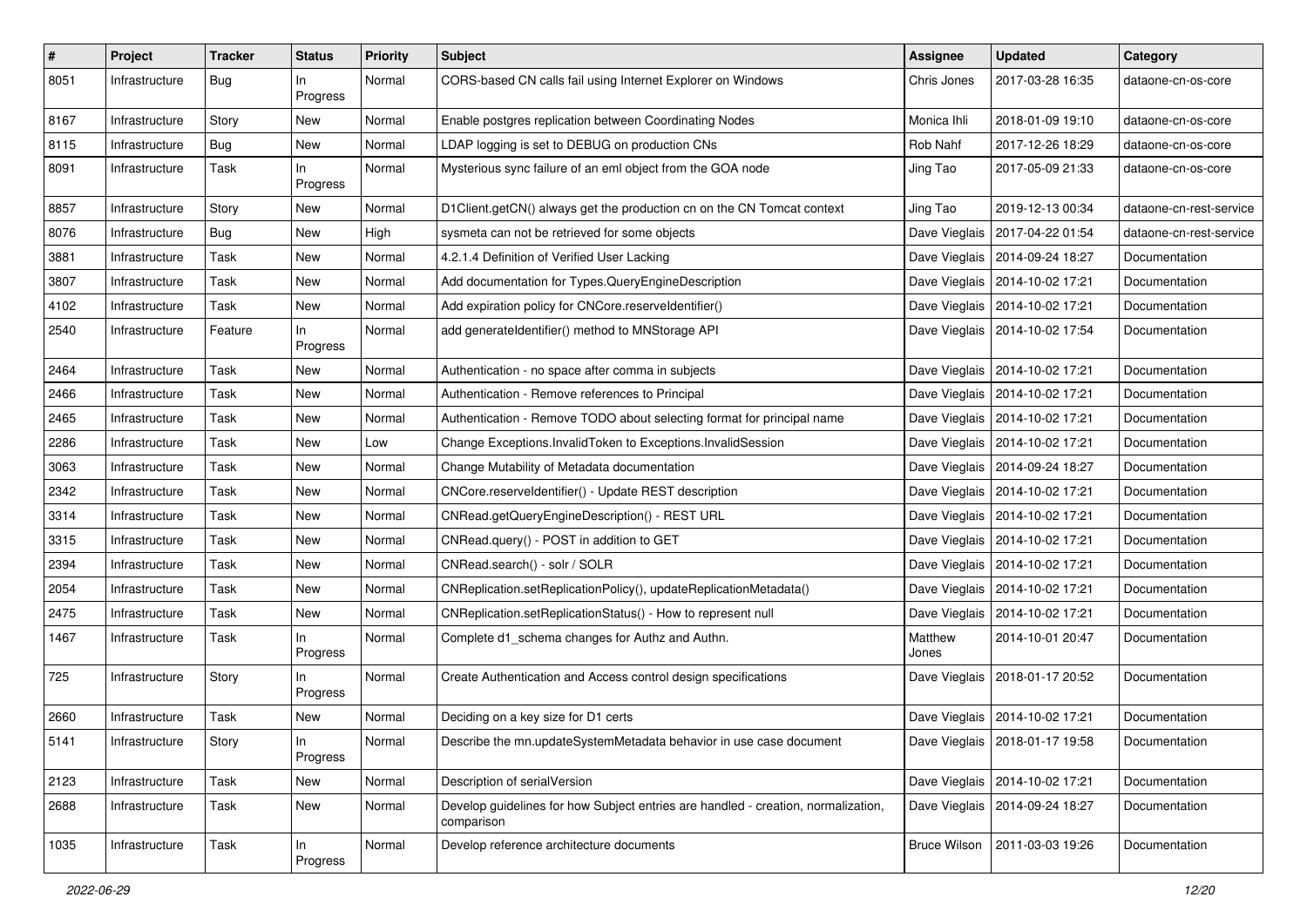| $\sharp$ | Project        | <b>Tracker</b> | <b>Status</b>  | <b>Priority</b> | Subject                                                                                       | Assignee          | <b>Updated</b>                   | Category      |
|----------|----------------|----------------|----------------|-----------------|-----------------------------------------------------------------------------------------------|-------------------|----------------------------------|---------------|
| 7176     | Infrastructure | Task           | New            | Normal          | Develop textual documentation for certificate management                                      | Dave Vieglais     | 2015-06-10 01:33                 | Documentation |
| 7177     | Infrastructure | Task           | <b>New</b>     | Normal          | Develop video documentation for certificate management                                        |                   | Dave Vieglais   2015-06-10 01:33 | Documentation |
| 6167     | Infrastructure | Task           | New            | Normal          | Docs for CNRead.search() say "SOLR" in capital but actual API expects "solr" in<br>lower case |                   | Dave Vieglais   2014-10-02 17:21 | Documentation |
| 3438     | Infrastructure | Task           | <b>New</b>     | Normal          | Evaluate utility of schema.org                                                                |                   | 2012-12-21 16:15                 | Documentation |
| 2794     | Infrastructure | Task           | New            | Normal          | Exceptions: Remove unsupported exception serializations and add "header<br>serialization"     | Dave Vieglais     | 2014-10-02 17:21                 | Documentation |
| 3468     | Infrastructure | Task           | New            | Normal          | Explore how CN.listObject can effectively use auto-incremented key                            | Ben<br>Leinfelder | 2013-01-08 18:35                 | Documentation |
| 1502     | Infrastructure | Task           | <b>New</b>     | Normal          | Fix hierarchy of permission levels.                                                           | Matthew<br>Jones  | 2014-10-01 20:47                 | Documentation |
| 6624     | Infrastructure | Task           | <b>New</b>     | Normal          | link Node Identity arch. spec. to OperationDocs Node Reg page                                 |                   | 2014-11-21 20:29                 | Documentation |
| 7279     | Infrastructure | Task           | <b>New</b>     | Normal          | MN implementation documentation - need document management solution                           | Dave Vieglais     | 2015-07-28 22:24                 | Documentation |
| 2793     | Infrastructure | Task           | New            | Normal          | MNRead.describe() - Document special requirement of returning D1 exceptions in<br>header      | Dave Vieglais     | 2014-10-02 17:21                 | Documentation |
| 2646     | Infrastructure | Task           | <b>New</b>     | Normal          | MNReplication.getReplica() - Add information about<br>CNReplication.isNodeAuthorized()        |                   | Dave Vieglais   2014-10-02 17:21 | Documentation |
| 2142     | Infrastructure | Task           | <b>New</b>     | Normal          | MNReplication.getReplica() - include PID in signature                                         |                   | Dave Vieglais   2014-10-02 17:21 | Documentation |
| 2826     | Infrastructure | Task           | New            | Normal          | MNStorage.archive() - Permissions                                                             |                   | Dave Vieglais   2014-10-02 17:21 | Documentation |
| 2508     | Infrastructure | Task           | New            | Normal          | MNStorage.delete(), MNStorage.update() - Action must be denied for replicas.                  |                   | Dave Vieglais   2014-10-02 17:21 | Documentation |
| 2809     | Infrastructure | Task           | <b>New</b>     | Normal          | MNStorage.update() - Make behavior explicit                                                   |                   | Dave Vieglais   2014-10-02 17:21 | Documentation |
| 3598     | Infrastructure | Task           | New            | Normal          | Node document subject description is a bit unclear                                            |                   | Dave Vieglais   2014-10-02 17:21 | Documentation |
| 6069     | Infrastructure | Story          | New            | Normal          | open ask.dataone.org sign-in to community                                                     |                   | Dave Vieglais   2014-10-01 20:39 | Documentation |
| 5531     | Infrastructure | Task           | Testing        | Normal          | Provide overview of replication process for MN implementors                                   | Matthew<br>Jones  | 2014-10-02 17:21                 | Documentation |
| 6071     | Infrastructure | Story          | ln<br>Progress | Normal          | Release Notes and documentation                                                               |                   | Dave Vieglais   2018-01-17 19:53 | Documentation |
| 3720     | Infrastructure | Story          | New            | Normal          | resource maps should be validated                                                             |                   | Dave Vieglais   2018-01-17 20:17 | Documentation |
| 3901     | Infrastructure | Task           | <b>New</b>     | Normal          | Review Mozilla Persona as an alternative for identity management                              |                   | Dave Vieglais   2013-08-09 11:57 | Documentation |
| 3332     | Infrastructure | Task           | In<br>Progress | Normal          | Revise use cases and add sample code                                                          | Dave Vieglais     | 2014-09-24 18:27                 | Documentation |
| 2810     | Infrastructure | Task           | New            | Normal          | setReplicationStatus() example rwt state transition is incorrect                              |                   | Dave Vieglais   2014-10-02 17:21 | Documentation |
| 2227     | Infrastructure | Task           | New            | Normal          | Specify valid mimetypes for responses                                                         |                   | Dave Vieglais   2014-10-02 17:21 | Documentation |
| 2083     | Infrastructure | Task           | New            | Normal          | Split the CN API into public and private sections                                             |                   | Dave Vieglais   2014-10-02 17:21 | Documentation |
| 2172     | Infrastructure | Task           | New            | Normal          | Types.DateTime: Example serialization without TZ designator                                   |                   | Dave Vieglais   2014-10-02 17:21 | Documentation |
| 1961     | Infrastructure | Task           | New            | Normal          | Types.ErrorMessage - does not exist                                                           |                   | Dave Vieglais   2014-10-02 17:21 | Documentation |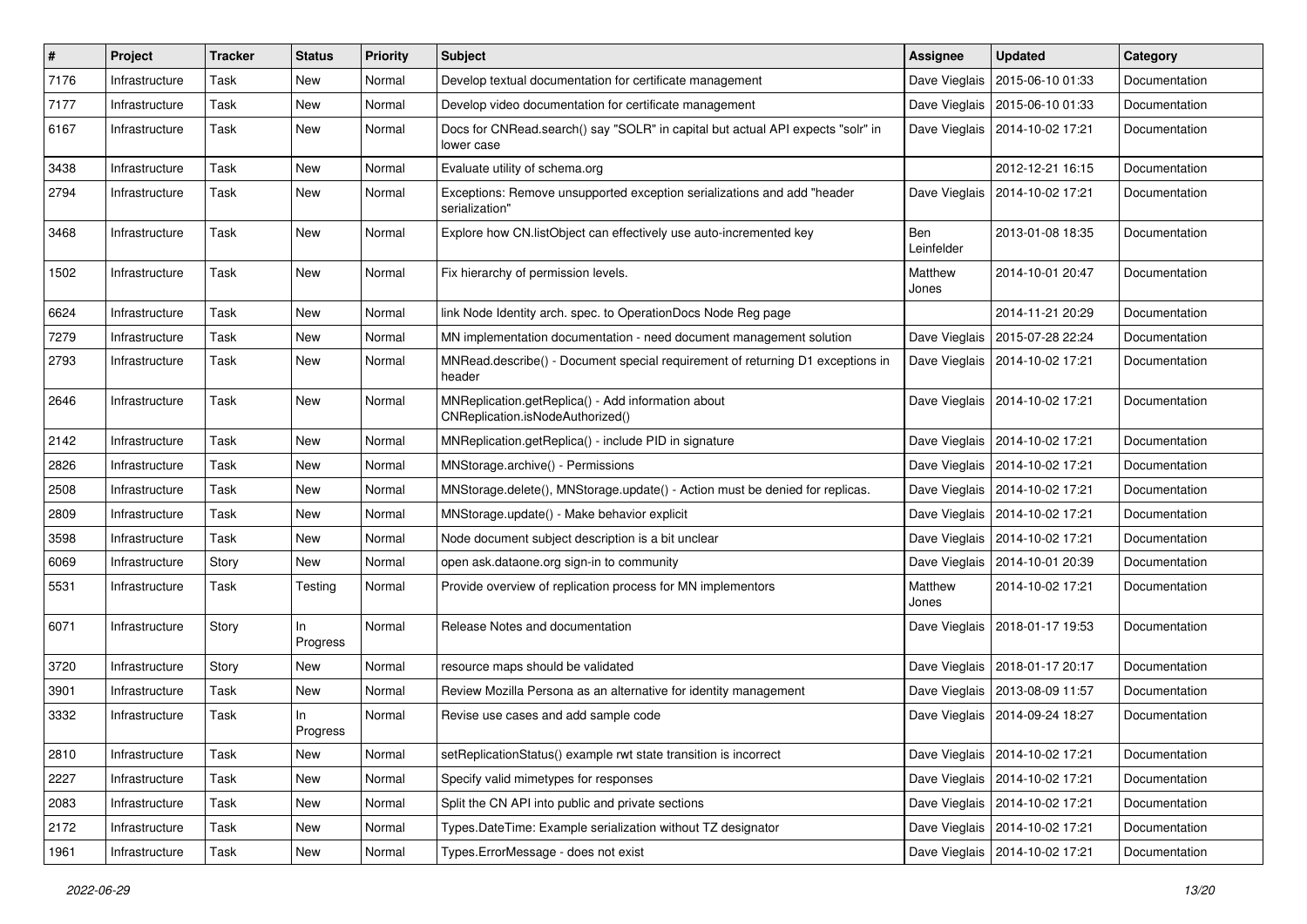| ∦    | Project        | <b>Tracker</b> | <b>Status</b>   | <b>Priority</b> | <b>Subject</b>                                                                                             | Assignee             | <b>Updated</b>                   | Category                    |
|------|----------------|----------------|-----------------|-----------------|------------------------------------------------------------------------------------------------------------|----------------------|----------------------------------|-----------------------------|
| 1983 | Infrastructure | Task           | New             | Normal          | UC04 describes MNCore.ping() with discovery capability                                                     | Dave Vieglais        | 2014-10-02 17:21                 | Documentation               |
| 3728 | Infrastructure | Task           | New             | Normal          | Update and augment architecture use cases to describe processes for property<br>changes on system metadata |                      | Dave Vieglais   2014-09-24 18:27 | Documentation               |
| 4190 | Infrastructure | Task           | New             | Normal          | Update architecture docs to import dataoneErrors.xsd                                                       |                      | Dave Vieglais   2014-09-24 18:28 | Documentation               |
| 1986 | Infrastructure | Task           | New             | Normal          | Update UC04 to use correct CN method for determining if a PID exists                                       |                      | Dave Vieglais   2014-10-02 17:21 | Documentation               |
| 2051 | Infrastructure | Task           | New             | Normal          | Use subject instead of NodeRef                                                                             |                      | 2011-11-23 18:11                 | Documentation               |
| 6062 | Infrastructure | <b>Bug</b>     | In<br>Progress  | Normal          | Jenkins not cascading builds in trunk                                                                      | <b>Robert Waltz</b>  | 2016-08-10 20:56                 | Environment.Developm<br>ent |
| 2411 | Infrastructure | Bug            | ln.<br>Progress | Normal          | knb MNs and CNs allow self-signed certificates to connect                                                  | Chris Jones          | 2014-10-01 22:22                 | Environment.Developm<br>ent |
| 6067 | Infrastructure | Decision       | New             | Normal          | Should we configure Dependency Analyzer Plugin in Jenkins?                                                 | <b>Robert Waltz</b>  | 2014-08-22 03:58                 | Environment.Developm<br>ent |
| 6542 | Infrastructure | Bug            | New             | Normal          | Unable to add metadata document on mndemo8                                                                 |                      | 2014-10-30 16:30                 | Environment.Developm<br>ent |
| 3879 | Infrastructure | Task           | New             | Normal          | 4.2.1.2 Missing Policies and Expectations                                                                  |                      | 2014-09-24 18:27                 | Environment.Production      |
| 3880 | Infrastructure | Task           | New             | Normal          | 4.2.1.3 CILogon Extension Not Documented                                                                   |                      | 2014-09-24 18:27                 | Environment.Production      |
| 5136 | Infrastructure | Task           | New             | Normal          | Change DNS seetings on all DataONE VMs                                                                     | Chris Jones          | 2014-05-08 03:16                 | Environment.Production      |
| 3612 | Infrastructure | Task           | New             | Normal          | CN SystemMetadata has incomplete obsoletedBy information                                                   | Ben<br>Leinfelder    | 2013-03-08 17:43                 | Environment.Production      |
| 7641 | Infrastructure | Task           | New             | Normal          | contact ONEShare                                                                                           |                      | Laura Moyers   2016-02-12 16:40  | Environment.Production      |
| 7612 | Infrastructure | Task           | In<br>Progress  | Normal          | <b>Contact ORNLDAAC</b>                                                                                    |                      | Laura Moyers   2016-02-11 18:02  | Environment.Production      |
| 5498 | Infrastructure | Task           | New             | Normal          | Determine the cause of the Jun2014 cn-orc-1 out of memory issue                                            | Michael<br>Campfield | 2014-10-31 19:11                 | Environment.Production      |
| 3610 | Infrastructure | Task           | ln.<br>Progress | Normal          | Include ESRI-specific FGDC metadata schema in object format list                                           | Chris Jones          | 2013-07-03 00:23                 | Environment.Production      |
| 3512 | Infrastructure | Task           | New             | Normal          | Issue production client certificates for mn-{ucsb orc unm}-2.dataone.org replica<br>target nodes           |                      | Dave Vieglais   2013-01-23 16:34 | Environment.Production      |
| 7607 | Infrastructure | Task           | New             | Normal          | LTER_EUROPE refuses the production CN from harvesting log records                                          |                      | Laura Moyers   2016-06-09 16:34  | Environment.Production      |
| 7605 | Infrastructure | Story          | New             | Normal          | MemberNodes not authorizing CN to harvest log records                                                      |                      | Dave Vieglais   2018-01-17 19:33 | Environment.Production      |
| 7606 | Infrastructure | Task           | ln.<br>Progress | Normal          | NRDC does not trust the CN certificate for log harvesting                                                  |                      | Laura Moyers   2016-04-06 16:14  | Environment.Production      |
| 7640 | Infrastructure | Story          | New             | Normal          | ONEShare failing with ServiceFailure                                                                       |                      | Laura Moyers   2016-02-12 16:39  | Environment.Production      |
| 7611 | Infrastructure | Story          | New             | Normal          | ORNLDAAC fails during log aggregation                                                                      |                      | Laura Moyers   2016-01-26 16:39  | Environment.Production      |
| 4714 | Infrastructure | Task           | In<br>Progress  | Normal          | Refresh client certificate for MN urn:node:TFRI                                                            | Chris Jones          | 2014-09-24 18:14                 | Environment.Production      |
| 4716 | Infrastructure | Task           | In<br>Progress  | Normal          | refresh client certificate for urn:node:DRYAD                                                              | Chris Jones          | 2014-09-24 18:14                 | Environment.Production      |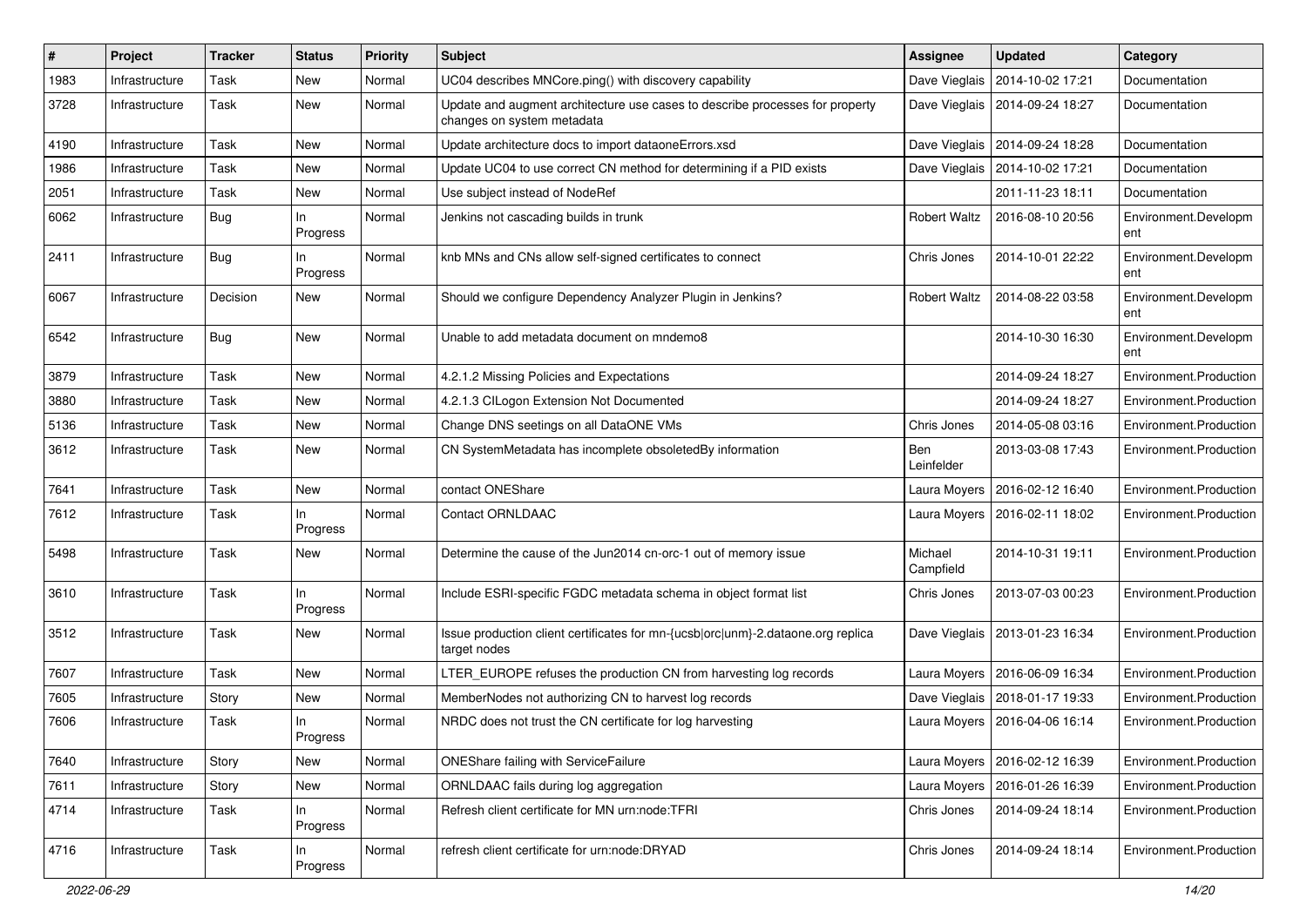| #    | Project        | <b>Tracker</b> | <b>Status</b>     | Priority | <b>Subject</b>                                                                                               | <b>Assignee</b>      | <b>Updated</b>                   | Category               |
|------|----------------|----------------|-------------------|----------|--------------------------------------------------------------------------------------------------------------|----------------------|----------------------------------|------------------------|
| 3864 | Infrastructure | Task           | In.<br>Progress   | Normal   | Release CCI 1.2.1 Features                                                                                   | Chris Jones          | 2013-09-12 20:04                 | Environment.Production |
| 4719 | Infrastructure | Task           | In<br>Progress    | Normal   | Replace CN client certificate                                                                                | Chris Jones          | 2014-09-24 18:14                 | Environment.Production |
| 7712 | Infrastructure | Story          | New               | Normal   | Sanparks fails during LogAggregation                                                                         | Laura Moyers         | 2016-04-06 16:43                 | Environment.Production |
| 3625 | Infrastructure | Task           | New               | Normal   | Update existing SANParks doctype="metadata" objects to new ESRI/FGDC<br>objectFormatId                       | Ben<br>Leinfelder    | 2013-02-27 23:44                 | Environment.Production |
| 4200 | Infrastructure | Task           | New               | Normal   | Update replication.properties with metacat database password after upgrade<br>before starting process daemon | Chris Jones          | 2013-12-11 20:34                 | Environment.Production |
| 6706 | Infrastructure | Task           | <b>New</b>        | Normal   | CN-SANDBOX initiated synchronization with mnTestLTER before node was<br>"approved"                           | <b>Robert Waltz</b>  | 2015-10-09 17:38                 | Environment.Sandbox    |
| 4246 | Infrastructure | Task           | $\ln$<br>Progress | Normal   | Determine why cn-stage-ucsb-1 LDAP syncrepl is failing                                                       | Michael<br>Campfield | 2014-10-31 17:42                 | Environment.Stage1     |
| 7666 | Infrastructure | Bug            | New               | Normal   | mnTestMPC repeating attempts to set replica status to FAILED                                                 | Laura Moyers         | 2016-02-25 21:44                 | Environment.Stage1     |
| 6761 | Infrastructure | Task           | New               | Normal   | unregister extraneous nodes in STAGE-2                                                                       |                      | 2015-01-14 00:49                 | Environment.Stage2     |
| 6883 | Infrastructure | Story          | <b>New</b>        | Normal   | support for ESRI Shapefile object format                                                                     |                      | 2018-01-17 19:40                 | Format ID              |
| 6877 | Infrastructure | Task           | New               | Normal   | Support for ISO 19115 metadata standard                                                                      |                      | 2015-03-10 18:08                 | Format ID              |
| 6876 | Infrastructure | Task           | <b>New</b>        | Normal   | Support for ISO 19139 metadata standard                                                                      |                      | 2015-03-10 17:27                 | Format ID              |
| 6543 | Infrastructure | Story          | New               | Normal   | Support RIF-CS metadata standard                                                                             | Dave Vieglais        | 2018-01-17 19:46                 | Format ID              |
| 5988 | Infrastructure | Task           | New               | Normal   | Determine cause of Idap "server not responding" errors between prod CNs                                      | Jing Tao             | 2014-07-22 23:18                 | Hardware               |
| 2031 | Infrastructure | Task           | New               | Normal   | Document the structure and interconnections of VM host hardware at UCSB                                      | Nick Outin           | 2014-09-24 18:29                 | Hardware               |
| 2030 | Infrastructure | Task           | New               | Normal   | Document the structure and interconnections of VM host hardware at UNM                                       | Dave Vieglais        | 2014-09-24 18:29                 | Hardware               |
| 6367 | Infrastructure | <b>Task</b>    | New               | Normal   | Update drive firmware on P2-1 UCSB SAN Array                                                                 | Nick Outin           | 2014-09-08 20:19                 | Hardware               |
| 2033 | Infrastructure | Task           | New               | Normal   | Document hardware / CN administrators and their contact info                                                 | Dave Vieglais        | 2014-09-24 18:29                 | Management             |
| 2028 | Infrastructure | <b>Task</b>    | <b>New</b>        | Normal   | Document VM specifications for CNs                                                                           |                      | Dave Vieglais   2014-09-24 18:29 | Management             |
| 2029 | Infrastructure | Task           | New               | Normal   | Document VM specifications for replication MNs                                                               |                      | Dave Vieglais   2014-09-24 18:29 | Management             |
| 4192 | Infrastructure | Task           | ln.<br>Progress   | Normal   | Notify MN implementations of the discrepancy in exception definition                                         |                      | Dave Vieglais   2014-09-24 18:28 | Management             |
| 3357 | Infrastructure | Task           | New               | Normal   | Address ISet iterator bug that only iterates over a subset of the ISet                                       | Ben<br>Leinfelder    | 2012-12-12 16:54                 | Metacat                |
| 8184 | Infrastructure | Feature        | New               | Normal   | a feature indicates to restart tomcat when hazelcast client died                                             | Jing Tao             | 2017-09-14 19:14                 | Metacat                |
| 3419 | Infrastructure | Task           | In<br>Progress    | Normal   | CNRead.describe() does not return Content-Length header                                                      | Chris Jones          | 2013-02-21 18:41                 | Metacat                |
| 1225 | Infrastructure | Task           | New               | Normal   | Configure Hudson Metacat build                                                                               |                      | 2011-01-13 14:41                 | Metacat                |
| 7876 | Infrastructure | Feature        | New               | Normal   | Create a new admin page for Metacat admins to register schemas                                               | Jing Tao             | 2016-12-21 09:11                 | Metacat                |
| 3488 | Infrastructure | Task           | New               | Normal   | Create custom merge policy to support managing data/information inconsistency                                | Chris Jones          | 2014-03-14 17:27                 | Metacat                |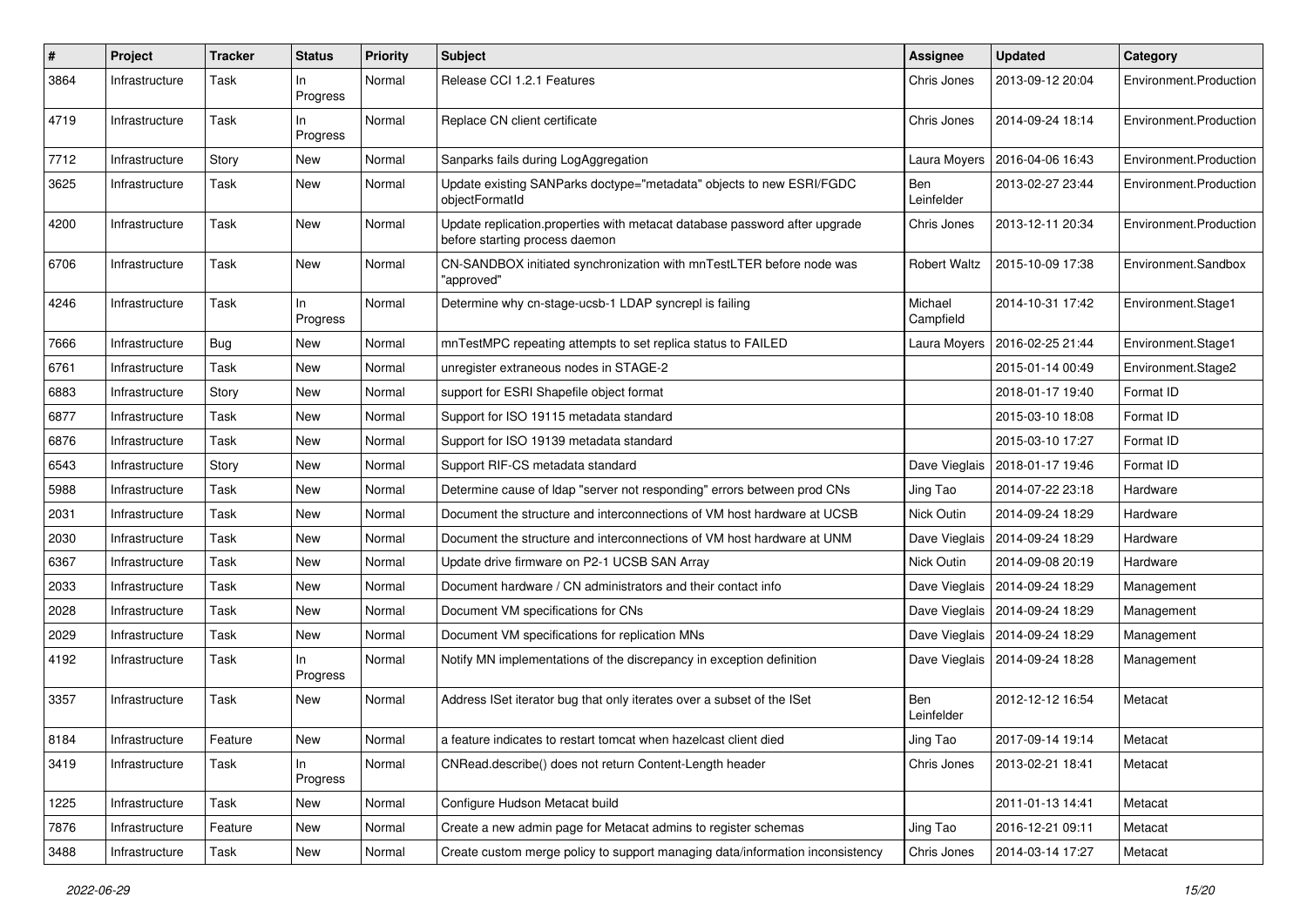| $\vert$ # | Project        | <b>Tracker</b> | <b>Status</b>   | <b>Priority</b> | <b>Subject</b>                                                                                            | <b>Assignee</b>    | <b>Updated</b>                   | Category     |
|-----------|----------------|----------------|-----------------|-----------------|-----------------------------------------------------------------------------------------------------------|--------------------|----------------------------------|--------------|
| 3616      | Infrastructure | Task           | <b>New</b>      | Normal          | Enable ServiceMethodRestriction support in Metacat                                                        | Chris Jones        | 2013-02-27 16:28                 | Metacat      |
| 7825      | Infrastructure | <b>Bug</b>     | New             | Normal          | Hazelcast service stops working after a while                                                             | Jing Tao           | 2016-06-07 18:53                 | Metacat      |
| 8734      | Infrastructure | Story          | New             | Normal          | Hazelcast shutdown tied to out of memory exception!                                                       | Rob Nahf           | 2018-10-18 16:55                 | Metacat      |
| 3465      | Infrastructure | Task           | <b>New</b>      | Normal          | Improve Metacat listObject slicing                                                                        | Ben<br>Leinfelder  | 2013-01-08 18:54                 | Metacat      |
| 3175      | Infrastructure | Task           | New             | Normal          | Include dataoneTypes.xsd in Metacat registered schemas                                                    | Chris Jones        | 2012-10-05 14:23                 | Metacat      |
| 4210      | Infrastructure | Task           | Testing         | Immediate       | Metacat does not set serialVersion correctly in CNodeService archive() or delete()                        | Chris Jones        | 2013-12-20 16:12                 | Metacat      |
| 8224      | Infrastructure | Task           | New             | Normal          | metacat not promoting node token privs for solr                                                           | Jing Tao           | 2017-12-04 19:33                 | Metacat      |
| 3246      | Infrastructure | Bug            | <b>New</b>      | Low             | Metacat returns 500 instead of 404 in some cases                                                          | Ben<br>Leinfelder  | 2014-10-02 18:03                 | Metacat      |
| 3626      | Infrastructure | Task           | <b>New</b>      | Normal          | Metacat should use correct object format for ESRI profile metadata                                        | Ben<br>Leinfelder  | 2013-02-27 23:56                 | Metacat      |
| 3467      | Infrastructure | Task           | New             | Normal          | MN.listObject should use auto-incremented key                                                             | Ben<br>Leinfelder  | 2013-01-08 18:31                 | Metacat      |
| 3700      | Infrastructure | Bug            | New             | Normal          | MNodeService.replicate will not request new object if existing on MN                                      | Chris Jones        | 2015-01-06 19:43                 | Metacat      |
| 8380      | Infrastructure | <b>Bug</b>     | New             | Normal          | MN.update method doesn't check if the authoritativeMN is null on the system<br>metadata of the new object | Jing Tao           | 2018-03-02 21:53                 | Metacat      |
| 8379      | Infrastructure | <b>Bug</b>     | New             | Normal          | remove or improve AuthLdap.getGroups logging statement                                                    | Jing Tao           | 2018-02-27 16:51                 | Metacat      |
| 7466      | Infrastructure | Task           | ln.<br>Progress | Normal          | Some objects not accessible on the CN via REST API                                                        | Chris Jones        | 2015-11-05 16:11                 | Metacat      |
| 7919      | Infrastructure | <b>Bug</b>     | New             | High            | unloadable system metadata in CNs by Hazelcast                                                            |                    | 2016-11-01 19:30                 | Metacat      |
| 8104      | Infrastructure | Task           | New             | Normal          | Upgrade postgresql jdbc jar file on Metacat                                                               | Jing Tao           | 2017-06-02 20:58                 | Metacat      |
| 7498      | Search UI      | Task           | In<br>Progress  | Normal          | Search UI deployments need to be automated                                                                | Chris Jones        | 2015-11-21 00:36                 | MetacatUI    |
| 7754      | Search UI      | Story          | In<br>Progress  | Normal          | Support for XSL transform of various metadata formats                                                     |                    | Bryce Mecum   2018-05-17 14:18   | MetacatUI    |
| 4051      | Infrastructure | Feature        | New             | Normal          | MN Stack supporting Fedora Commons                                                                        |                    | 2014-10-02 21:39                 | mn.Fedora    |
| 3067      | Infrastructure | Task           | New             | Normal          | Old DAAC PIDs to archive                                                                                  |                    | Dave Vieglais   2013-01-02 14:14 | mn.Mercury   |
| 2594      | Infrastructure | Task           | New             | Normal          | Prepare a Mercury MN overview for the workshop                                                            | Giri<br>Palanisamy | 2012-04-09 22:59                 | mn.Mercury   |
| 3596      | Infrastructure | Task           | <b>New</b>      | Normal          | Fix Merritt Repository resource map typing of triple objects                                              | John Kunze         | 2013-02-19 02:27                 | mn.Merritt   |
| 4053      | Infrastructure | Task           | In<br>Progress  | Normal          | Architect OPeNDAP MN                                                                                      | Dave Vieglais      | 2013-10-06 20:11                 | mn.OPeNDAP   |
| 4052      | Infrastructure | Story          | In.<br>Progress | Normal          | <b>OPeNDAP MN Story</b>                                                                                   |                    | 2013-10-06 20:07                 | mn.OPeNDAP   |
| 3577      | Infrastructure | Task           | New             | Normal          | Confusing message about "Ignored Tests present".                                                          | Rob Nahf           | 2013-02-14 22:36                 | MNWebChecker |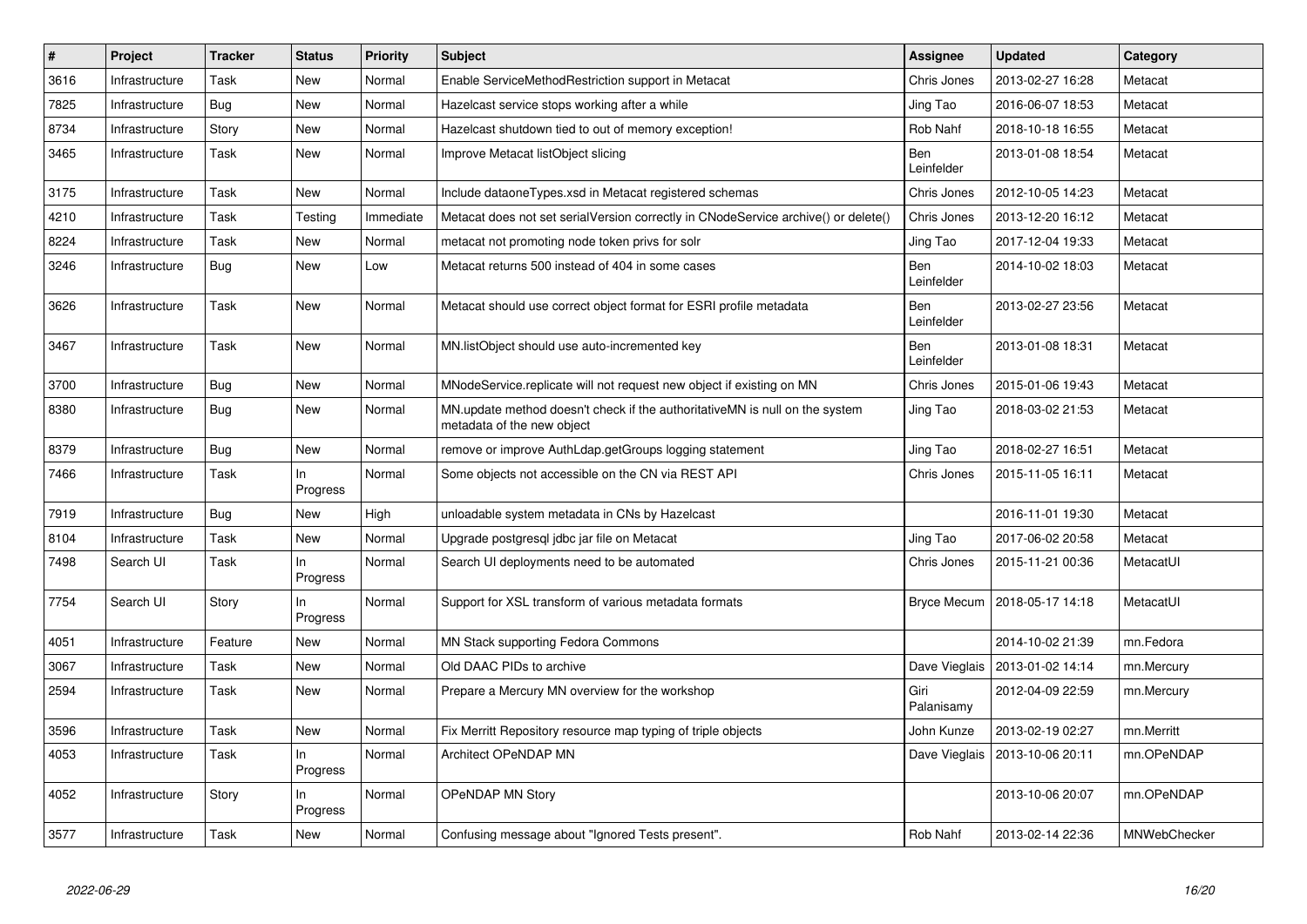| $\#$ | <b>Project</b> | <b>Tracker</b> | <b>Status</b>   | <b>Priority</b> | <b>Subject</b>                                                                                              | Assignee      | <b>Updated</b>                   | Category            |
|------|----------------|----------------|-----------------|-----------------|-------------------------------------------------------------------------------------------------------------|---------------|----------------------------------|---------------------|
| 3591 | Infrastructure | Story          | In.<br>Progress | Normal          | Content consistency checks for new member nodes                                                             | Rob Nahf      | 2018-01-17 20:23                 | MNWebChecker        |
| 6396 | Infrastructure | Task           | In<br>Progress  | Normal          | embed jetty server in d1 integration to run WebTests locally                                                | Rob Nahf      | 2014-10-01 20:34                 | MNWebChecker        |
| 6395 | Infrastructure | Story          | In<br>Progress  | Normal          | Menber Node testers are stuck when the MNWebTester hangs / crashes                                          | Rob Nahf      | 2018-01-17 19:51                 | <b>MNWebChecker</b> |
| 6478 | Infrastructure | Task           | <b>New</b>      | Normal          | move mncheck VM to a different VMhost                                                                       | Dave Vieglais | 2014-10-01 20:34                 | <b>MNWebChecker</b> |
| 3925 | Infrastructure | Task           | New             | Normal          | navigate through the ResourceMap confirm existence of identifiers on the MN                                 | Rob Nahf      | 2014-10-01 22:04                 | <b>MNWebChecker</b> |
| 3924 | Infrastructure | Task           | New             | Normal          | Pids in ObjectList should be the same as pids in the systemMetadata Map                                     | Rob Nahf      | 2014-10-01 22:04                 | MNWebChecker        |
| 6399 | Infrastructure | Task           | <b>New</b>      | Normal          | set up release practice for the MNWebTester .war                                                            | Rob Nahf      | 2014-10-01 20:34                 | <b>MNWebChecker</b> |
| 6397 | Infrastructure | Task           | New             | Normal          | test that it works from standalone .war                                                                     | Rob Nahf      | 2014-10-01 20:34                 | <b>MNWebChecker</b> |
| 6398 | Infrastructure | Task           | <b>New</b>      | Normal          | update MNWebTest operations docs                                                                            | Rob Nahf      | 2014-10-01 20:34                 | MNWebChecker        |
| 3076 | Infrastructure | Task           | <b>New</b>      | Normal          | Allow user to specify Morpho storage directory                                                              |               | 2013-03-02 05:29                 | Morpho              |
| 3082 | Infrastructure | Task           | New             | Normal          | Morpho should not rely on CN for any critical features                                                      |               | 2013-03-02 05:26                 | Morpho              |
| 6392 | Infrastructure | Decision       | <b>New</b>      | Normal          | CN getChecksum REST API design review                                                                       |               | Dave Vieglais   2014-09-18 17:09 | Requirement         |
| 393  | Requirements   | Requirement    | <b>New</b>      | High            | (Requirement) Access control rule evaluation must be highly scalable and<br>responsive.                     | Dave Vieglais | 2010-09-06 20:27                 | Requirement         |
| 764  | Requirements   | Requirement    | <b>New</b>      | High            | (Requirement) Authentication and access control should be consistently available                            |               | Dave Vieglais   2010-09-06 20:32 | Requirement         |
| 763  | Requirements   | Requirement    | <b>New</b>      | High            | (Requirement) Authentication and authorization services are geographically<br>replicated                    | Dave Vieglais | 2010-09-06 20:52                 | Requirement         |
| 772  | Requirements   | Requirement    | <b>New</b>      | High            | (Requirement) Authentication services should be compatible with existing<br>infrastructure and applications |               | Dave Vieglais   2010-08-11 07:54 | Requirement         |
| 777  | Requirements   | Requirement    | <b>New</b>      | High            | (Requirement) Authorization rules should support common permission levels                                   |               | Dave Vieglais   2010-09-06 20:49 | Requirement         |
| 769  | Requirements   | Requirement    | New             | High            | (Requirement) Authorization should support critical roles, such as curators and<br>system administrators    |               | Dave Vieglais   2010-09-06 03:02 | Requirement         |
| 770  | Requirements   | Requirement    | New             | High            | (Requirement) Authorization system should be able to express the pseudo-principal<br>concepts like 'public' |               | Dave Vieglais   2010-08-11 00:41 | Requirement         |
| 820  | Requirements   | Requirement    | New             | High            | (Requirement) Common API for authentication and authorization operations                                    | Dave Vieglais | 2010-09-06 21:23                 | Requirement         |
| 390  | Requirements   | Requirement    | New             | High            | (Requirement) Consistent mechanism for identifying users                                                    |               | Dave Vieglais   2010-09-06 20:50 | Requirement         |
| 391  | Requirements   | Requirement    | <b>New</b>      | High            | (Requirement) Enable different classes of users commensurate with their roles.                              |               | Dave Vieglais   2010-09-06 20:51 | Requirement         |
| 392  | Requirements   | Requirement    | New             | High            | (Requirement) Identity and access control should be interoperable across datanets                           | Dave Vieglais | 2010-09-06 20:31                 | Requirement         |
| 768  | Requirements   | Requirement    | <b>New</b>      | High            | (Requirement) Need default authz policies that resolve problems associated with<br>inaccessible principals  | Dave Vieglais | 2010-08-11 00:34                 | Requirement         |
| 795  | Requirements   | Requirement    | New             | High            | (Requirement) System must support revocation of user permissions                                            | Dave Vieglais | 2010-08-29 20:45                 | Requirement         |
| 765  | Requirements   | Requirement    | <b>New</b>      | High            | (Requirement) Tools can access an API for authn and authz                                                   |               | Dave Vieglais   2010-09-06 20:30 | Requirement         |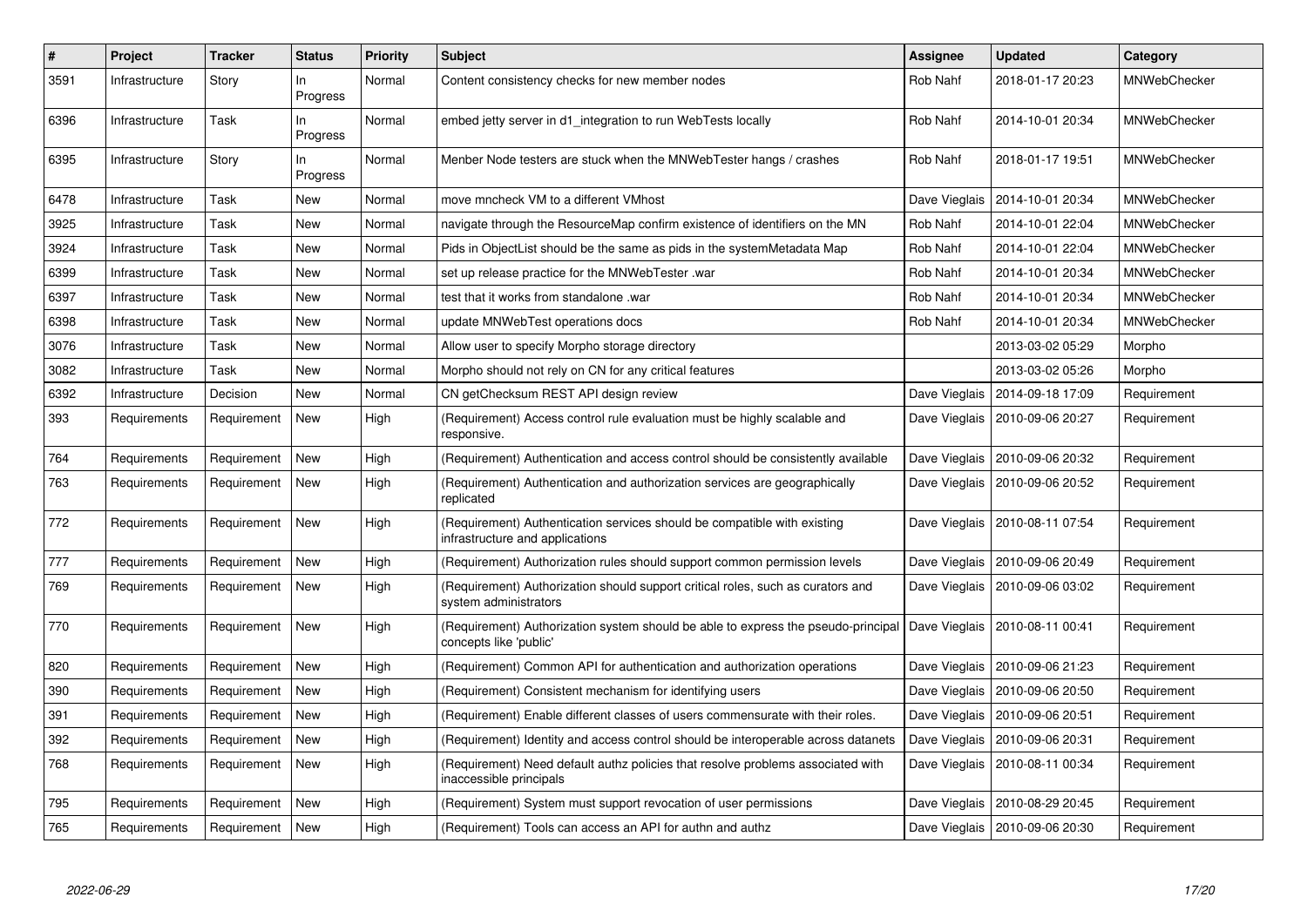| #    | Project        | <b>Tracker</b> | <b>Status</b>  | <b>Priority</b> | <b>Subject</b>                                                                                                                                          | <b>Assignee</b>     | <b>Updated</b>                   | Category                  |
|------|----------------|----------------|----------------|-----------------|---------------------------------------------------------------------------------------------------------------------------------------------------------|---------------------|----------------------------------|---------------------------|
| 762  | Requirements   | Requirement    | New            | High            | (Requirement) User identities can be derived from existing institutional directory<br>services                                                          | Dave Vieglais       | 2010-09-06 03:01                 | Requirement               |
| 771  | Requirements   | Requirement    | New            | High            | (Requirement) User identities should have simple string serializations that express<br>both the user identity and namespace from which it is drawn      | Dave Vieglais       | 2010-09-06 03:12                 | Requirement               |
| 761  | Requirements   | Requirement    | New            | High            | (Requirement) Users can specify authorization rules for data objects, science<br>metadata objects, and process artifacts separately                     | Dave Vieglais       | 2010-09-06 03:06                 | Requirement               |
| 767  | Requirements   | Requirement    | New            | High            | (Requirement) Users need to be able to express embargo rules for data                                                                                   | Dave Vieglais       | 2010-08-11 00:16                 | Requirement               |
| 766  | Requirements   | Requirement    | New            | High            | (Requirement) Users should be able to easily assign proxy privileges to other users<br>and to systems acting on their behalf for limited time durations | Dave Vieglais       | 2010-08-11 00:11                 | Requirement               |
| 2344 | Infrastructure | Task           | New            | Normal          | Add category for Ben's style sheets in Redmine                                                                                                          | Dave Vieglais       | 2012-02-15 17:45                 | <b>Support Operations</b> |
| 6791 | Infrastructure | Bug            | New            | Normal          | Building d1_log_aggregation doesn't trigger downstream builds                                                                                           |                     | 2015-01-31 00:32                 | <b>Support Operations</b> |
| 7184 | Infrastructure | Task           | New            | Normal          | Create an Ansible script that can replace a server certificate                                                                                          | Nick Outin          | 2015-06-15 15:10                 | <b>Support Operations</b> |
| 2944 | Infrastructure | Story          | New            | Normal          | Design and implement a MN kill switch mechanism                                                                                                         | Dave Vieglais       | 2018-01-17 20:30                 | <b>Support Operations</b> |
| 2018 | Infrastructure | Task           | New            | Normal          | document DataONE CA operations procedures                                                                                                               | Matthew<br>Jones    | 2012-04-23 17:53                 | <b>Support Operations</b> |
| 3811 | Infrastructure | Task           | New            | Normal          | Document the "non-standard" certificates being used for accessing content in<br>DataONE and it's member nodes                                           | Rob Nahf            | 2014-09-24 18:27                 | <b>Support Operations</b> |
| 3308 | Infrastructure | Task           | New            | Normal          | Document the process for removing content contributed from a specific member<br>node and/or the entire member node                                      |                     | Dave Vieglais   2014-03-14 18:29 | <b>Support Operations</b> |
| 8367 | Infrastructure | Story          | New            | Normal          | Duplicate jenkins jobs from UNM to UCSB                                                                                                                 |                     | Dave Vieglais   2019-01-22 19:25 | <b>Support Operations</b> |
| 3333 | Infrastructure | Task           | New            | Low             | Generalize mk_* scripts for host name                                                                                                                   |                     | Dave Vieglais   2012-10-11 18:50 | <b>Support Operations</b> |
| 3810 | Infrastructure | Task           | New            | Normal          | Identify and setup location for user oriented operational docs                                                                                          |                     | Dave Vieglais   2014-09-24 18:27 | <b>Support Operations</b> |
| 3492 | Infrastructure | Bug            | In<br>Progress | Urgent          | Invalid PIDs in production (whitespace)                                                                                                                 | Jing Tao            | 2017-04-27 15:31                 | <b>Support Operations</b> |
| 3509 | Infrastructure | Task           | New            | Normal          | Issue certificates from D1TestIntCA for dev environment nodes, and revoke<br>certificates signed by D1TestCA                                            | Chris Jones         | 2014-09-24 18:25                 | <b>Support Operations</b> |
| 3510 | Infrastructure | Task           | New            | Normal          | Issue certificates from D1TestIntCA for sandbox environment nodes, and revoke<br>certificates signed by D1TestCA                                        | Chris Jones         | 2014-09-24 18:25                 | <b>Support Operations</b> |
| 3511 | Infrastructure | Task           | New            | Normal          | Issue certificates from D1TestIntCA for stage environment nodes, and revoke<br>certificates signed by D1TestCA                                          | Chris Jones         | 2014-09-24 18:25                 | <b>Support Operations</b> |
| 8366 | Infrastructure | Story          | New            | Normal          | Migrate jenkins continuous integration from UNM to UCSB                                                                                                 | Dave Vieglais       | 2019-01-22 19:26                 | <b>Support Operations</b> |
| 1671 | Infrastructure | Task           | New            | Normal          | Need folder for DUG, accessible by DUG members                                                                                                          | Matthew<br>Jones    | 2011-07-12 12:09                 | <b>Support Operations</b> |
| 6394 | Infrastructure | Task           | New            | Normal          | Resolve SSL certificate connection errors for UNM Epscor Tier 4 MN in<br>development                                                                    | Chris Jones         | 2014-09-18 18:39                 | <b>Support Operations</b> |
| 3905 | Infrastructure | Task           | In<br>Progress | Normal          | Sort out shell logins for splunk system                                                                                                                 | <b>Bruce Wilson</b> | 2013-08-23 13:27                 | <b>Support Operations</b> |
| 8368 | Infrastructure | Story          | New            | Normal          | Update backup strategy for jenkins job configurations to subversion                                                                                     | Dave Vieglais       | 2019-01-22 19:25                 | <b>Support Operations</b> |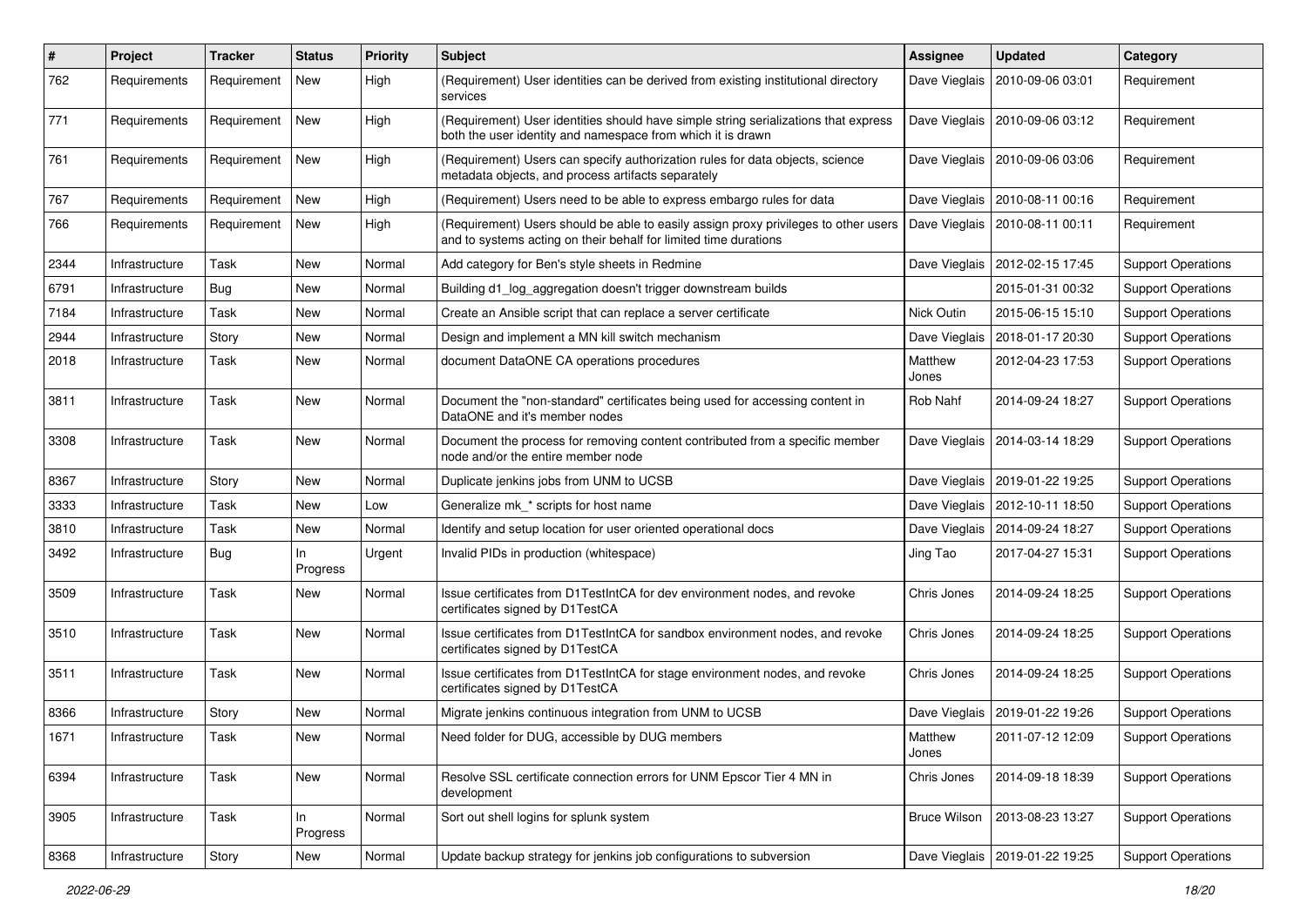| $\pmb{\#}$ | Project        | <b>Tracker</b> | <b>Status</b>   | Priority | <b>Subject</b>                                                                                                                         | Assignee                 | <b>Updated</b>                   | Category                  |
|------------|----------------|----------------|-----------------|----------|----------------------------------------------------------------------------------------------------------------------------------------|--------------------------|----------------------------------|---------------------------|
| 7183       | Infrastructure | Story          | New             | Normal   | Update wild card server certificate on all test.dataone.org systems                                                                    | Dave Vieglais            | 2015-06-15 15:10                 | <b>Support Operations</b> |
| 2685       | Infrastructure | Task           | New             | Normal   | Where's the WIFFM on the DataONE web site for the researcher user?                                                                     |                          | 2012-05-01 15:31                 | <b>Support Operations</b> |
| 8809       | CN REST        | Task           | New             | Normal   | Adjust portal properties for certificate configuration                                                                                 |                          | 2019-05-21 12:57                 |                           |
| 7750       | CN REST        | Task           | New             | Normal   | apply business rules on the CN that Subject strings will be stripped of leading and<br>trailing whitespace                             |                          | 2016-04-26 17:30                 |                           |
| 8010       | CN REST        | <b>Bug</b>     | New             | Normal   | CN.archive fails with 401 Unauthorized when using either MN or CN client<br>certificate for PID with authoritative MN as urn:node:LTER | Jing Tao                 | 2017-03-21 17:10                 |                           |
| 7301       | CN REST        | Bug            | New             | Normal   | CN-stage allows connections to a MN that is operating a self-signed SSL server<br>certificate                                          |                          | 2015-08-19 03:46                 |                           |
| 7571       | CN REST        | Task           | New             | Normal   | Description for error code 401, detail code 4957 is misleading in some cases                                                           |                          | 2016-01-05 16:25                 |                           |
| 2168       | CN REST        | Task           | New             | Normal   | Design UI for identity validation                                                                                                      | <b>Ben</b><br>Leinfelder | 2015-01-19 22:59                 |                           |
| 1479       | CN REST        | Task           | ln.<br>Progress | Normal   | Design web UI for validating newly created identities                                                                                  | Ben<br>Leinfelder        | 2015-01-19 22:59                 |                           |
| 8749       | CN REST        | Story          | New             | Normal   | Fix log aggregation events from the CN without associated CN IPs                                                                       | Dave Vieglais            | 2019-05-01 22:25                 |                           |
| 2487       | CN REST        | Task           | New             | Normal   | How does a CN handle the failure of MN replica to receive<br>MNStorage.sytemMetadataChanged()                                          | <b>Robert Waltz</b>      | 2016-08-10 20:51                 |                           |
| 2415       | CN REST        | Task           | New             | Normal   | Implement exceptions for log endpoint                                                                                                  | Robert Waltz             | 2015-01-19 22:49                 |                           |
| 2414       | CN REST        | Task           | New             | Normal   | Implement exceptions for search/solr endoint                                                                                           | Skye<br>Roseboom         | 2015-01-19 22:49                 |                           |
| 7849       | CN REST        | Task           | New             | Normal   | Improve exception messages when cascading SSL derived exceptions                                                                       | Rob Nahf                 | 2016-07-19 17:23                 |                           |
| 5739       | CN REST        | <b>Bug</b>     | New             | Normal   | LDAP upgrades fail with purge of dataone-cn-os-core                                                                                    | <b>Robert Waltz</b>      | 2015-01-19 23:05                 |                           |
| 1412       | <b>CN REST</b> | Task           | New             | Normal   | MN health check performed by CN                                                                                                        | Robert Waltz             | 2015-01-19 23:06                 |                           |
| 7440       | CN REST        | <b>Bug</b>     | New             | Normal   | Non-discernable error during synchronization affecting (mostly)<br>urn:node:mnTestAEKOS - "Client is shutdown."                        |                          | 2015-10-20 14:46                 |                           |
| 7096       | CN REST        | Task           | New             | Normal   | Unexpectedly closed streams / disconnects on UNM network                                                                               | Dave Vieglais            | 2015-05-12 17:49                 |                           |
| 8810       | CN REST        | Task           | New             | Normal   | Verify configuration of portal certificates                                                                                            |                          | 2019-05-21 13:00                 |                           |
| 8529       | DataONE API    | Task           | New             | Normal   | Add field to Solr index that includes the obsolescence chain                                                                           |                          | 2018-04-10 05:21                 |                           |
| 8528       | DataONE API    | Task           | New             | Normal   | Add MNRead.getVersions, CNRead.getVersions                                                                                             |                          | 2018-04-03 19:26                 |                           |
| 7684       | DataONE API    | Bug            | New             | Low      | Call to MNStorage.update() via REST API returns java.lang.StackOverflowError                                                           |                          | 2016-03-21 23:07                 |                           |
| 3658       | DataONE API    | <b>Bug</b>     | New             | Normal   | Deleting objects breaks obsoletes chain traversal                                                                                      | Chris Jones              | 2015-01-19 22:29                 |                           |
| 1644       | DataONE API    | Story          | New             | Normal   | Develop an object format creation policy                                                                                               |                          | 2018-01-17 20:46                 |                           |
| 1442       | DataONE API    | Task           | New             | Normal   | Identify monitoring and logging use cases and requirements                                                                             | Dave Vieglais            | 2015-01-19 23:06                 |                           |
| 1443       | DataONE API    | Task           | New             | Normal   | Identify operational requirements for monitoring and logging                                                                           |                          | Dave Vieglais   2015-01-19 23:06 |                           |